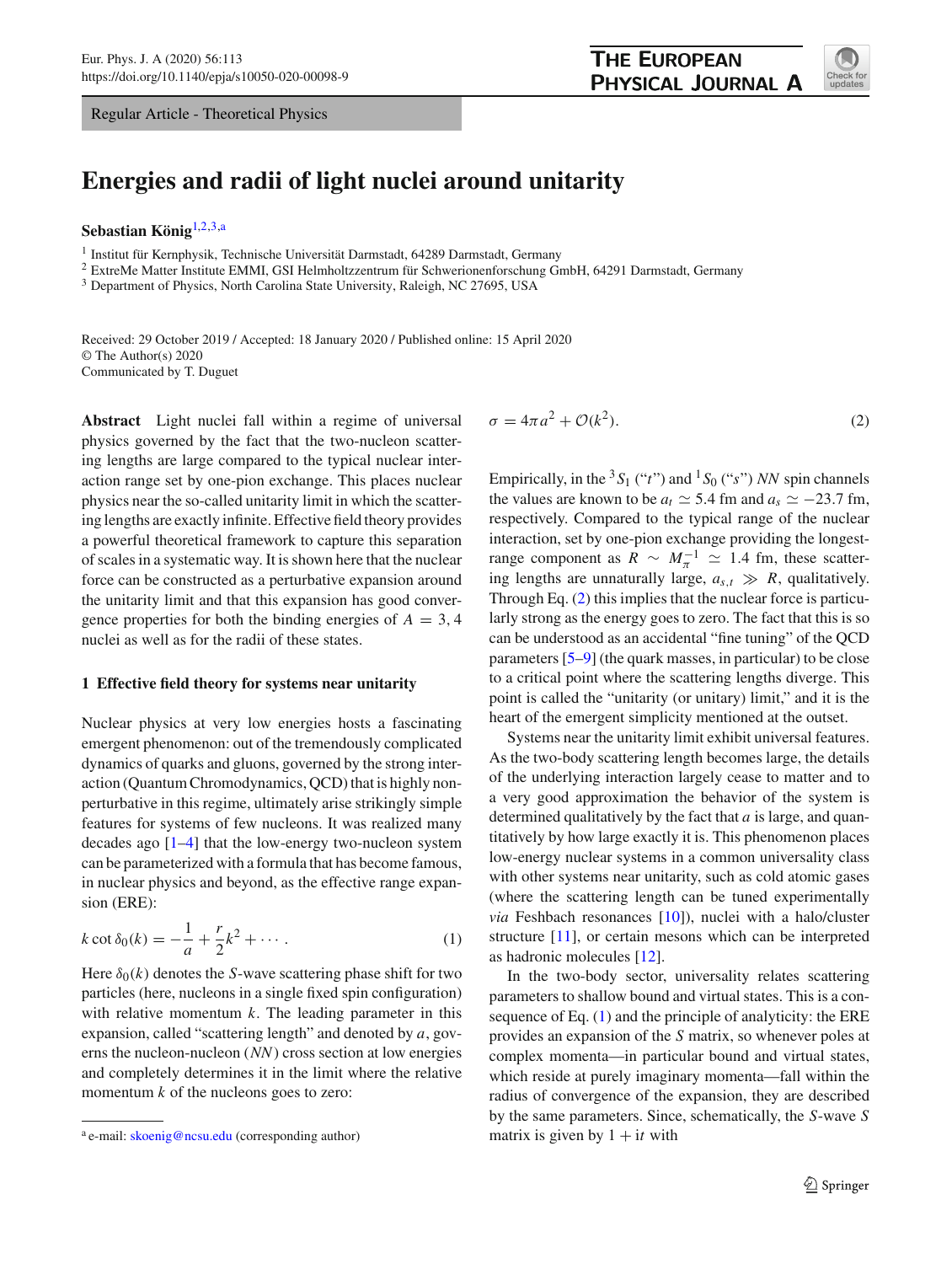$$
t(k) \sim \frac{1}{k \cot \delta_0(k) - ik},\tag{3}
$$

the pole condition is cot  $\delta_0(k) = i$  for some  $k = i\kappa$ . Keeping only the first term in the ERE this gives  $\kappa = 1/a$  and one sees that for positive (negative) *a* one has a bound (virtual) state in the system. Having a sufficiently large |*a*| ensures that indeed these momentum scales lie within the radius of convergence of the ERE, which for nucleons is determined by the position of the pion cut,  $M_\pi/2$ . For the two-nucleon system at the physical point one has the deuteron as a shallow bound state  $(B_D \simeq 2.224 \text{ MeV}, \text{ with the difference to } 1/(M_N a_t^2) \approx$ 1.41 MeV being due to range corrections) in the  ${}^{3}S_1$  channel, and a very shallow virtual state at  $B_{NN^*} \simeq 0.068 \text{ MeV (with)}$ a relatively small range correction since  $|a_s|$  is so large). In the unitarity limit,  $a_{s,t} \rightarrow \infty$ , both of these poles become zero-energy *S*-wave states.

A more striking universal behavior is encountered for three and more particles: in the unitarity limit there exists an infinite tower of three-body bound states, geometrically spaced (the binding energy of each subsequent state is given by a fixed factor times the previous level) and accumulating at zero energy, a phenomenon that has become famous as the Efimov effect [\[13](#page-13-7)]. At large but finite scattering length the spectrum is cut off in the infrared due to the existence of a two-body pole in the *S* matrix. It was shown in Refs. [\[14](#page-13-8)[–16\]](#page-13-9) that for physical values of the *NN* scattering lengths the triton can be interpreted as the single remaining bound state of such an Efimov tower. More recently it was established in a model-independent way [\[17](#page-13-10)] that a virtual state in the threenucleon (3*N*) system, known to exist for a long time [\[18](#page-13-11)[,19](#page-13-12)], is in fact an *S*-matrix pole that would be an excited Efimov state instead if nature were just slightly closer to the unitarity limit. This confirms a relation previously observed in a separable potential model [\[20](#page-13-13)].

The phenomenon continues at the four-body level. At unitarity, each three-boson Efimov state (with binding energy *B*3) is associated with two four-boson states [\[21\]](#page-13-14). One of these is almost five times as deeply bound as the trimer,  $B_4/B_3 \simeq 4.611$ , while the other resides just below the particle-trimer threshold,  $B_{4*}/B_3 \simeq 1.002$  [\[22](#page-13-15)]. Universality implies that if the *NN* scattering lengths were infinite, the ground state of  ${}^{4}$ He would be located at 4.6 times the binding energy of the triton (neglecting Coulomb and other isospin breaking effects). In nature, the ground state is at  $B_{\alpha}/B_H \simeq 3.66$ , and there exists a  $0^+$  resonance state just above the proton-triton threshold, *i.e.*, one has  $B_{\alpha^*}/B_H \simeq 1.05$ , where  $B_H \simeq 7.72$  MeV is the <sup>3</sup>He binding energy, taken as reference here to at least partially account for isospin breaking effects. The closeness of these ratios to the unitarity-limit values is a strong indication that nature may be perturbatively close to unitarity for systems of at least four nucleons.

In the following, this work discusses how to construct an effective field theory (EFT) that captures all phenomena mentioned above. EFTs are a powerful tool widely used in modern theoretical physics. In nuclear physics they enable the consistent construction of nuclear forces systematically connected to QCD by choosing a "theoretical resolution" at which effective interactions between degrees of freedom appropriate for the energy scales of interest are constructed. The richness of nuclear phenomena implies that there are a number of different EFTs relevant for nuclear physics, forming the "tower" of theories that gives rise to the name of the topical issue this work is contributed to. A recent review of EFTs that use nucleons and mesons as degrees of freedom can be found in Ref.  $[23]$ . Here the focus is on setting up an EFT that systematically expands light nuclei around the unitarity limit, expanding on previous work considering the unitarity expansion [\[24,](#page-13-17)[25\]](#page-13-18) by considering charge radii of light nuclei in addition to binding energies. The following sections present the setup and implementation of the unitarity expansion. After a discussion of the main results, Sect. [5](#page-9-0) will give a summary and outlook to address the question where the unitarity expansion resides within the tower, or landscape, of nuclear EFTs.

As a variant of what has become known as "Pionless EFT," the unitarity expansion is defined in terms of a Lagrange density

<span id="page-1-0"></span>
$$
\mathcal{L} = N^{\dagger} \left( i\mathcal{D}_0 + \frac{\mathcal{D}^2}{2M_N} \right) N \n+ \sum_{\mathbf{i}} C_{0,\mathbf{i}} \left( N^T P_{\mathbf{i}} N \right)^{\dagger} \left( N^T P_{\mathbf{i}} N \right) \n+ D_0 \left( N^{\dagger} N \right)^3 + \cdots, \tag{4}
$$

where the notation has been taken over from Refs. [\[24](#page-13-17)[,26](#page-13-19)]. The degrees of freedom are nonrelativistic nucleon isospin doublets  $N = (p \; n)^T$ , coupled to photon fields  $A_\mu$  *via* the covariant derivative  $\mathcal{D}_{\mu} = \partial_{\mu} + i e A_{\mu} (1 + \tau_3)/2$ , where *e* is the proton charge and  $\tau_a$  is used to label isospin Pauli matrices. Of the electromagnetic interactions, only the static Coulomb potential is relevant up to high orders (defined later), where corrections from transverse photons will eventually enter. The strong interaction is parameterized in Eq. [\(4\)](#page-1-0) by the "low-energy constants (LECs)" *C*0,**<sup>i</sup>** and *D*0, defining contact (zero-range) interactions without derivatives between two and three nucleons, respectively. The *P***<sup>i</sup>** denote projectors onto the *NN S* waves,  $\mathbf{i} = {}^1S_0, {}^3S_1$ . Contact interactions with derivatives as well as higher-body forces are contained in the ellipses in Eq. [\(4\)](#page-1-0), along with other interactions not shown explicitly here.

The ellipses in Eq. [\(4\)](#page-1-0) represent a fundamental feature of an EFT, namely that the Lagrangian contains all possible terms which are allowed by the symmetries of the system at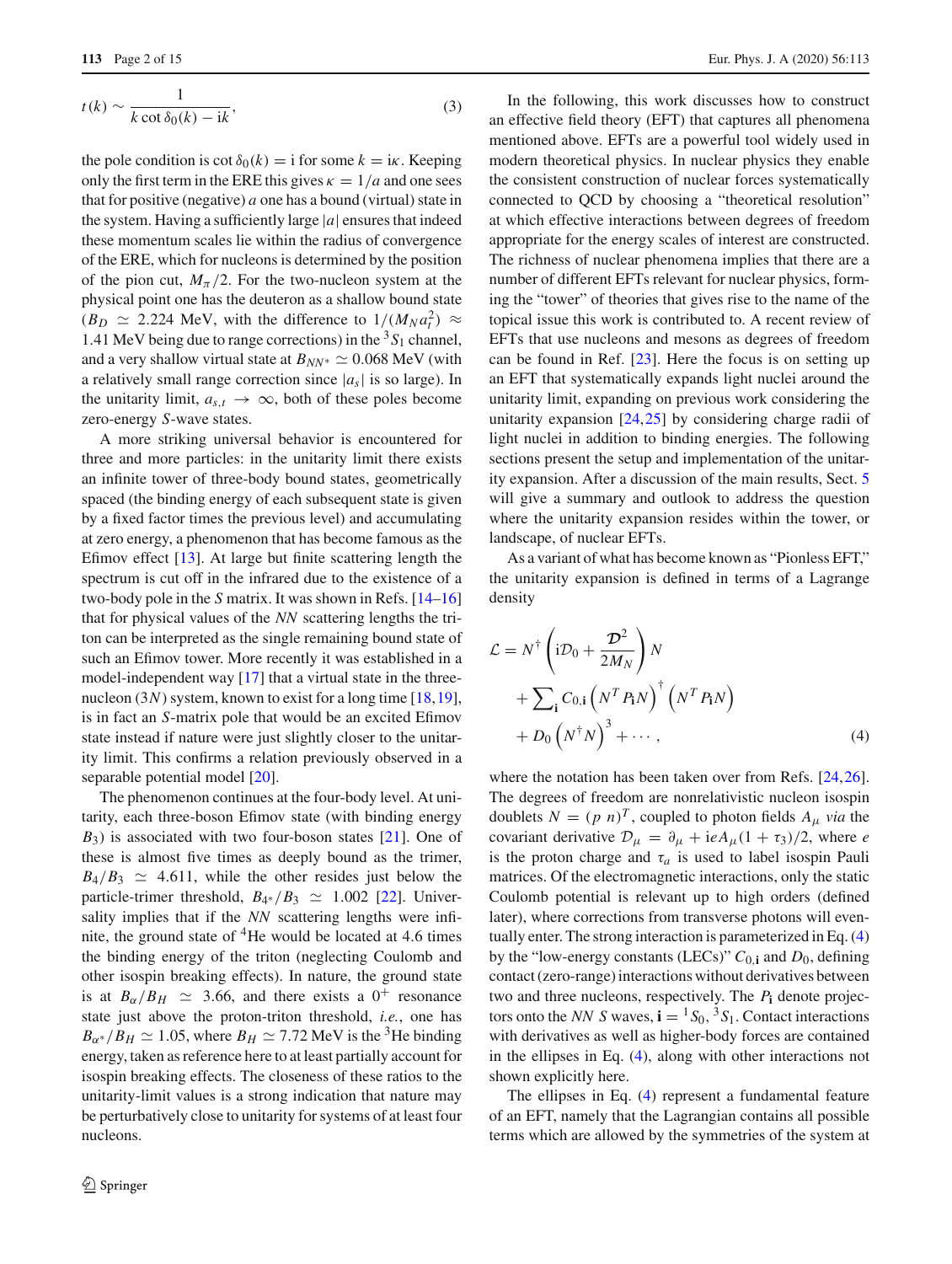hand. For the EFT of nucleons considered here these symmetries are inherited from QCD as the underlying theory: each term in Eq. [\(4\)](#page-1-0) is required to be invariant under Galilean boosts (plus systematic relativistic corrections), rotations, isospin, and other discrete symmetries. It is of course not arbitrary that Eq. [\(4\)](#page-1-0) explicitly shows some terms but not others. In order to be predictive, each EFT comes with an organizational principle called "power counting," which attributes the various terms to increasingly higher orders. A starting point for this organization is typically a naïve dimensional analysis (NDA): fields and derivatives acting on them are assigned their canonical dimensions, defining the exponent of a typical low-momentum scale *Q*. In order for each term to have overall dimension four, appropriate powers of the EFT breakdown scale *M*hi are included in the prefactor. For the standard Pionless EFT expansion,  $M_{\text{hi}} \sim R^{-1} \sim M_{\pi}$ , and this is kept for the construction of the unitarity expansion. However, while standard Pionless EFT assumes  $Q \sim 1/a_{s,t}$ , Ref. [\[24\]](#page-13-17) suggested to count these scales separately as  $\aleph \sim 1/a_{s,t}$  while assuming that

<span id="page-2-3"></span>
$$
Q \sim Q_A = \sqrt{2M_N B_A/A}.\tag{5}
$$

This is a momentum scale associated with the binding energy per nucleon in an  $A$ -nucleon system, which for  $A = 2$  coincides with the canonical definition of the binding momentum. With this assumption one obtains  $\aleph < Q < 1/R$  such that it is possible to set up a *combined* expansion in two parameters  $\aleph/Q$  and QR. Coulomb effects are perturbative for momenta of order  $Q_A$  as well and are naturally captured by the expansion if one takes into account that the Coulomb momentum scale  $k_C = \alpha M_N$ , with the fine-structure constant  $\alpha \approx 1/137$ , is naturally included in the  $\aleph$  scale [\[26\]](#page-13-19).

For a calculation of few-body states it is convenient to switch from the Lagrangian formulation to standard quantum mechanics expressed in terms of potentials. In the two-body sector, it is possible to write

<span id="page-2-0"></span>
$$
V_{2,i}^{(0)} = C_{0,i}^{(0)} |g\rangle\langle g|,\tag{6}
$$

where  $C_{0,i}^{(0)}$  is the leading-order (LO) piece of the nonderivative contact LEC  $C_{0,i}$  in Eq. [\(4\)](#page-1-0), which has an expansion of the form

$$
C_{0,i} = C_{0,i}^{(0)} + C_{0,i}^{(1)} + \cdots
$$
 (7)

Apart from this,  $V_{2,i}^{(0)}$  is defined in terms of a separable Gaussian regulator function, given by

$$
\langle p|g \rangle = g(p^2) = \exp(-p^2/\Lambda^2)
$$
 (8)

in momentum space. This makes the zero-range theory well defined by regularizing the otherwise divergent interaction *via* the introduction of a cutoff scale Λ. Both the value of Λ and the particular form of the regulator function are arbitrary and renormalization, discussed below, ensures that observables are independent of these choices. The separable form is however particularly convenient for the formalism explained in the following. It makes it possible to algebraically solve the Lippmann-Schwinger equations for the LO *T* matrices  $t_i^{(0)}$ ,

$$
t_{\mathbf{i}}^{(0)} = V_{2,\mathbf{i}}^{(0)} + V_{2,\mathbf{i}}^{(0)} G_0 t_{\mathbf{i}}^{(0)},\tag{9}
$$

where

$$
G_0(z) = \frac{1}{z - H_0} \tag{10}
$$

defines, for an arbitrary energy *z*, the two-body Green's function in terms of the free (purely kinetic) Hamiltonian *H*0. The result is:

<span id="page-2-1"></span>
$$
t_{\mathbf{i}}^{(0)}(z; \mathbf{k}, \mathbf{k}') = \langle \mathbf{k} | t_{\mathbf{i}}^{(0)} | \mathbf{k}' \rangle = g(k^2) \tau_{\mathbf{i}}(z) g(k^2), \tag{11}
$$

$$
\tau_{\mathbf{i}}(z) = \left[1/C_{0,\mathbf{i}}^{(0)} - \langle g|G_0|g\rangle\right]^{-1}.
$$
 (12)

The regulator ensures that  $\langle g | G_0 | g \rangle$  is finite. At the on-shell point,  $E = k^2/M_N$  and  $\mathbf{k} = \mathbf{k}'$ , this solution can be matched directly to the ERE, yielding

$$
C_{0,1}^{(0)} \to C_{0,1}^{(0)}(A) = \frac{1}{2\pi^2 M_N} \left(\frac{1}{a_{\mathbf{i}}} - \theta_0 A\right)^{-1}.\tag{13}
$$

With this running coupling appearing in Eq. [\(6\)](#page-2-0), the twobody sector of the theory is renormalized. The number  $\theta_0$  in general depends on the choice of regulator; for the Gaussian form used here one finds  $\theta_0 = 1/\sqrt{2\pi}$ . In the unitarity limit,  $1/a_i = 0$ , such that the leading-order two-body interaction is parameter free:

$$
C_{0,1}^{(0)}(A) = \frac{-1}{2\pi^2 M_N} \frac{1}{\theta_0 A}.
$$
 (14)

Perturbative higher orders are defined by formally expanding the full *T* matrices  $t_i$  as

$$
t_{\mathbf{i}} = t_{\mathbf{i}}^{(0)} + t_{\mathbf{i}}^{(1)} + t_{\mathbf{i}}^{(2)} + \cdots, \tag{15}
$$

where  $t_i^{(0)}$  is defined by Eq. [\(12\)](#page-2-1). The corrections  $t_i^{(n)}$  for  $n > 0$  can conveniently be obtained by solving similar integral equations [\[25](#page-13-18),[27](#page-13-20)]. For the unitarity expansion, corrections from the finite scattering length enter at NLO *via*  $C_{0,1}^{(1)}$ , yielding a separable potential  $V_{2,i}^{(1)}$  with the same form as Eq. [\(6\)](#page-2-0). For  $t_i^{(1)}$ , this gives rise to

<span id="page-2-2"></span>
$$
t_{\mathbf{i}}^{(1)} = V_{2,\mathbf{i}}^{(1)} + V_{2,\mathbf{i}}^{(1)} G_0 t_{\mathbf{i}}^{(0)} + V_{2,\mathbf{i}}^{(0)} G_0 t_{\mathbf{i}}^{(1)},\tag{16}
$$

which, just like the LO equation, can be solved algebraically (see Ref. [\[25\]](#page-13-18) for explicit details). From this procedure one obtains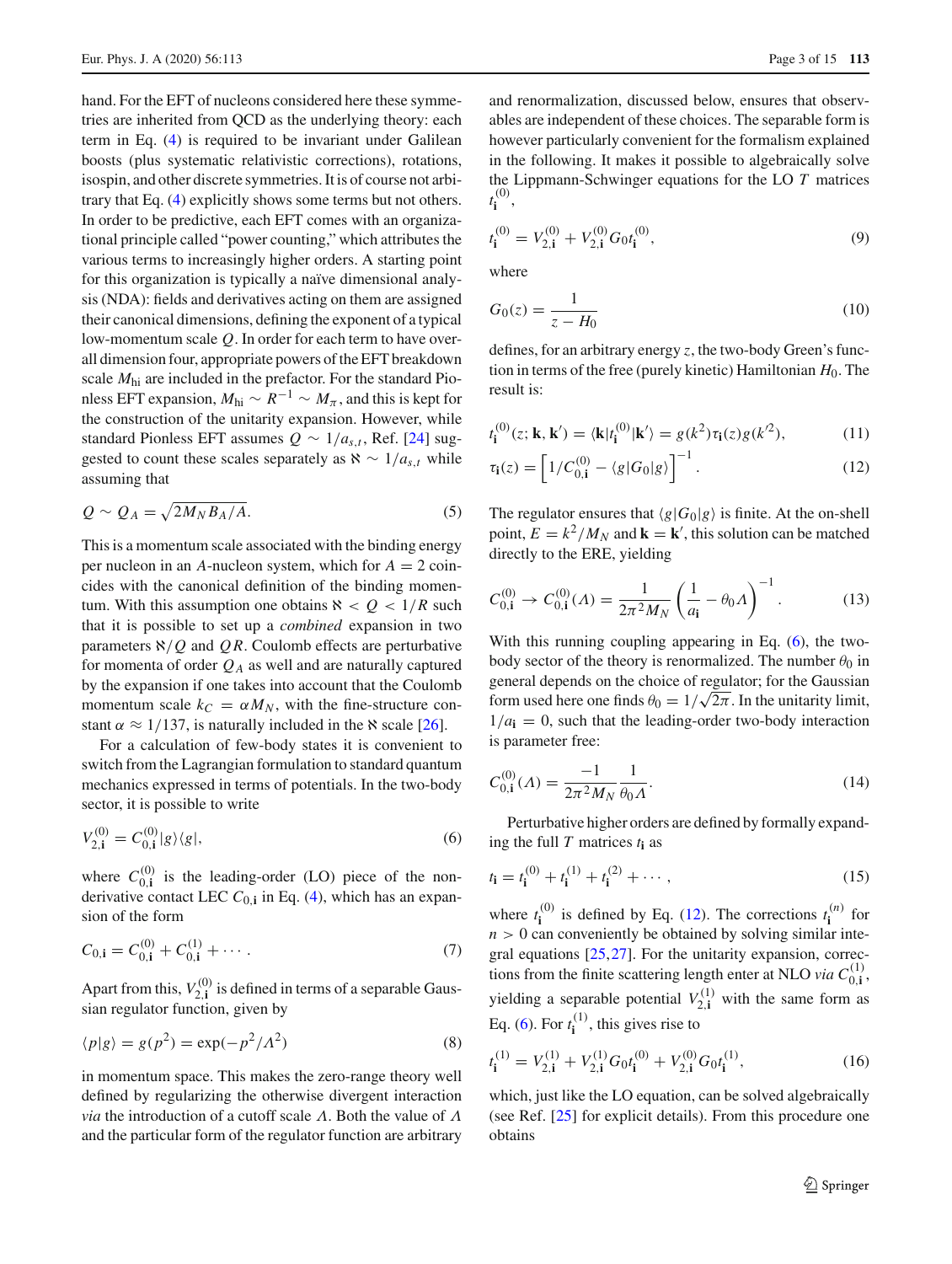$$
C_{0,1}^{(1)}(A) = \frac{-2\pi^2 M_N}{a_{\mathbf{i}}} \left[ C_{0,1}^{(0)}(A) \right]^2.
$$
 (17)

Range corrections enter at NLO together with  $C_{0,\mathbf{i}}^{(1)}$ . They are generated by contact interactions involving quadratic derivatives acting on the nucleon fields, included in the ellipses in Eq. [\(4\)](#page-1-0). The corresponding potential can be written in momentum space as  $\hat{C}_{2,1}^{(1)}g(k^2)(k^2 + k^2)g(k^2)$ . By virtue of this still being a separable interaction, the corresponding version of Eq.  $(16)$  with

$$
\langle \mathbf{k} | V_{2, \mathbf{i}}^{(1)} | \mathbf{k}' \rangle
$$
  
=  $C_{0, \mathbf{i}}^{(1)} g(k^2) g(k'^2) + C_{2, \mathbf{i}}^{(1)} g(k^2) (k^2 + k'^2) g(k'^2)$  (18)

can still be solved algebraically. Matching the result to the ERE  $(1)$  up to the quadratic term gives

$$
C_{2,\mathbf{i}}^{(1)}(A) = \pi^2 M_N \left(\frac{r}{2} - \frac{1}{\theta_2 A}\right) \left[C_{0,\mathbf{i}}^{(0)}(A)\right]^2, \tag{19a}
$$

$$
C_{0,1}^{(1)}(A) = 4\pi^2 M_N \theta_2 A^3 C_{0,1}^{(0)}(A) C_{2,1}^{(1)}(A),
$$
 (19b)

with  $\theta_2 = \theta_0/4$  for the Gaussian regulator used here. Going to higher orders is straightforward, proceeding in the same way *via* integral equations that can be solved algebraically, recursively using the solutions of previous orders [\[25](#page-13-18),[27\]](#page-13-20). At second order, the *T* -matrix correction is obtained from

$$
t_{\mathbf{i}}^{(2)} = V_{2,\mathbf{i}}^{(2)} + V_{2,\mathbf{i}}^{(2)} G_0 t_{\mathbf{i}}^{(0)} + V_{2,\mathbf{i}}^{(1)} G_0 t_{\mathbf{i}}^{(1)} + V_{2,\mathbf{i}}^{(0)} G_0 t_{\mathbf{i}}^{(2)}.
$$
 (20)

The treatment of Coulomb contributions (which are neglected in this work), in particular the matching between perturbative and nonperturbative Coulomb regimes within Pionless EFT, is discussed in Refs. [\[25,](#page-13-18)[26\]](#page-13-19).

Leading order for  $A > 2$  is not complete with only the  $C_{0,i}^{(0)}$ interactions. It is a distinct feature of Pionless EFT, intimately related to the Efimov effect [\[14](#page-13-8)[–16](#page-13-9)], that a three-nucleon interaction enters at LO. Naïvely it would be expected to contribute only much later in the power counting because the larger number of fields, according to NDA, implies more inverse powers of *M*hi in the prefactor. Analogously to the two-body interactions, the potential induced by the term involving  $D_0$  in Eq. [\(4\)](#page-1-0) can be written in a separable form,

<span id="page-3-0"></span>
$$
V_3^{(0)} = D_0^{(0)} |^{3} \text{H} \rangle |\xi\rangle\langle\xi| \langle ^{3} \text{H} |
$$
 (21)

at LO, where  $|^{3}$ H $\rangle$  projects onto a  $J = T = \frac{1}{2}$  three-nucleon state and the regulator  $|\xi\rangle$  is defined, for Jacobi momenta **u**<sub>1</sub> =  $\frac{1}{2}$  (**k**<sub>1</sub> − **k**<sub>2</sub>) and **u**<sub>2</sub> =  $\frac{2}{3}$  [**k**<sub>3</sub> −  $\frac{1}{2}$  (**k**<sub>1</sub> + **k**<sub>2</sub>)], as

$$
\langle \mathbf{u}_1 \mathbf{u}_2 | \xi \rangle = g \big( u_1^2 + \frac{3}{4} u_2^2 \big). \tag{22}
$$

The **k***<sup>i</sup>* label the individual nucleon momenta. An NLO correction  $V_3^{(1)}$  has the same form as Eq. [\(21\)](#page-3-0), but involves the LEC  $D_0^{(1)}$ . Both  $D_0^{(0)}$  and  $D_0^{(1)}$  are determined by the triton binding energy and then enter in other calculations of  $A \geq 3$ observables. These are described in the following.

#### <span id="page-3-1"></span>**2 Faddeev and Faddeev-Yakubovsky equations**

This section gives an overview of the three- and fourbody formalism, implementing a unified framework to solve, respectively, the Faddeev and Faddeev-Yakubovsky equations used to obtain the results presented in the following sections. The main aspects are explained in broad strokes, referring the reader to the references given for more background. Developments needed to calculate charge radii along with perturbative corrections are, however, elaborated on further, with key results explained in the main text and additional details provided in Appendices [A](#page-0-4) and [B.](#page-3-1)

The basis for a description of the three-nucleon system are Jacobi momenta

$$
\mathbf{u}_1 = \frac{1}{2}(\mathbf{k}_1 - \mathbf{k}_2),\tag{23a}
$$

$$
\mathbf{u}_2 = \frac{2}{3} \left[ \mathbf{k}_3 - \frac{1}{2} (\mathbf{k}_1 + \mathbf{k}_2) \right],\tag{23b}
$$

where the  $\mathbf{k}_i$  label the individual nucleon momenta, conjugate to position vectors  $\mathbf{x}_i$ . Projecting these momenta onto partial waves yields states  $|u_1u_2; s\rangle$ , where

<span id="page-3-5"></span>
$$
|s\rangle = | (l_2((l_1s_1)j_1\frac{1}{2})s_2)J; (t_1\frac{1}{2})T \rangle
$$
 (24)

collects angular momentum, spin, and isospin quantum numbers. They are coupled such that  $(l_1s_1)j_1$  and  $t_1$  describe the two-nucleon subsystem, whereas  $l_2$  denotes the orbital angular momentum associated with the Jacobi momentum  $u_2$  and *s*<sup>2</sup> is an intermediate quantum number. For the trinucleon bound states, the total spin and isospin are  $J = T = 1/2$ . These states are determined by solving the Faddeev equation [\[28](#page-13-21)]

<span id="page-3-3"></span>
$$
|\psi^{(0)}\rangle = G_0 t^{(0)} P |\psi^{(0)}\rangle + \frac{1}{3} (G_0 + G_0 t^{(0)} G_0) V_3^{(0)} (1 + P) |\psi^{(0)}\rangle, \qquad (25)
$$

where  $|\psi^{(0)}\rangle = |\psi^{(0)}_{(12)3}\rangle$  is one of three equivalent two-body Faddeev components. As already done in the discussion of the two-body sector, explicit superscripts "(0)" are used to denote leading-order quantities. Alternatively, one can incorporate the three-body interaction  $V_3^{(0)}$  by writing [\[29](#page-13-22)]

<span id="page-3-4"></span><span id="page-3-2"></span>
$$
|\tilde{\psi}^{(0)}\rangle = G_0 t^{(0)} P |\tilde{\psi}^{(0)}\rangle + G_0 t^{(0)} |\psi_3^{(0)}\rangle, \tag{26a}
$$

$$
|\psi_3^{(0)}\rangle = G_0 t_3^{(0)} (1+P)|\tilde{\psi}^{(0)}\rangle, \tag{26b}
$$

where  $|\psi_3^{(0)}\rangle$  is an auxiliary amplitude, and

$$
t_3^{(0)} = V_3^{(0)} + V_3^{(0)} G_0 t_3^{(0)}.
$$
 (27)

The tilde is used to distinguish  $|\tilde{\psi}^{(0)}\rangle$  from  $|\psi^{(0)}\rangle$ . In either form of the Faddeev equations, *G*<sup>0</sup> denotes the free threebody Green's function and  $P = P_{12}P_{23} + P_{13}P_{23}$  generates the non-explicit components through permutations.  $t^{(0)}$ collectively denotes the two-body T-matrices  $t_i^{(0)}$ . Note that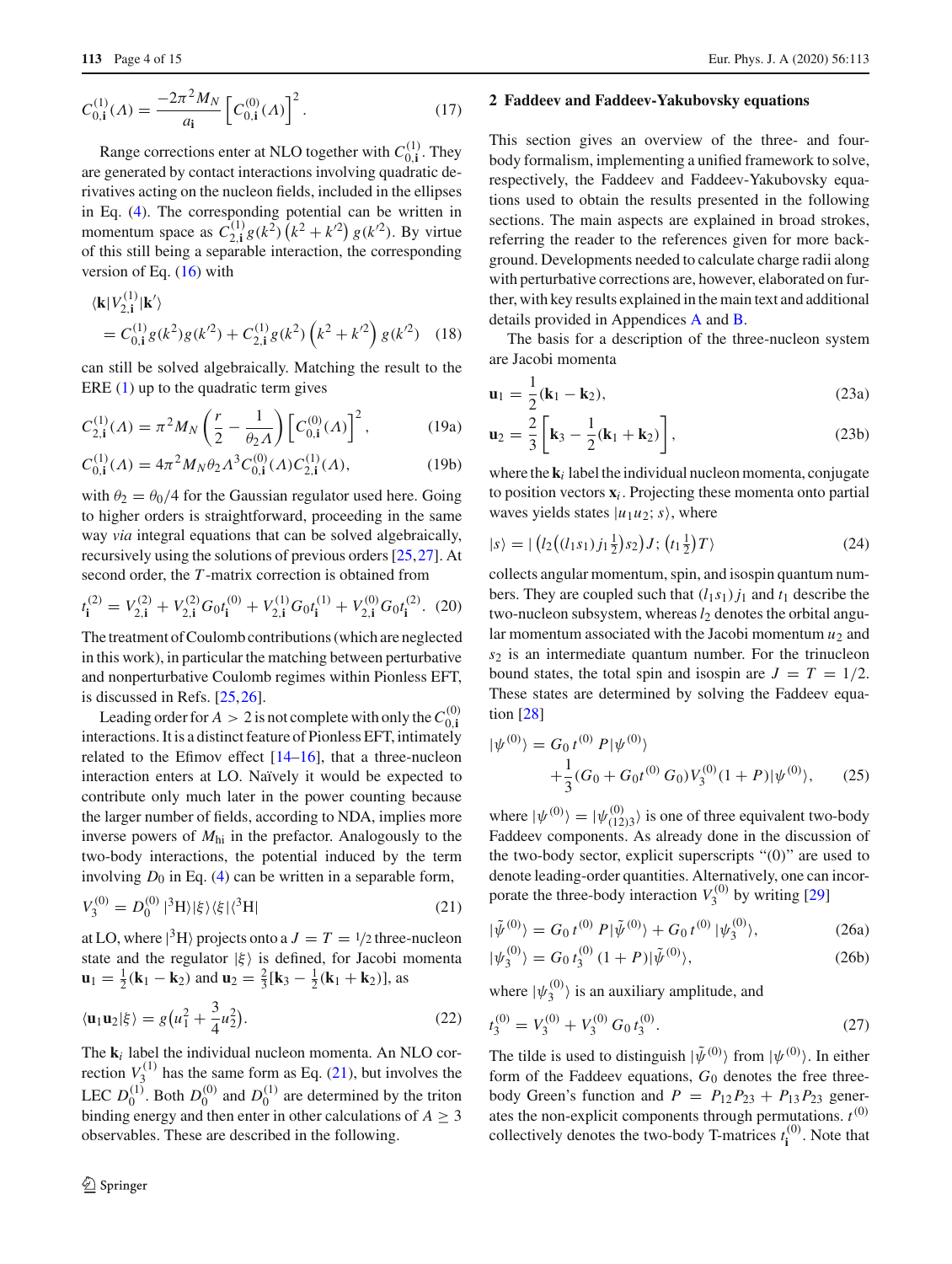$|\psi_3^{(0)}\rangle$  can be eliminated by inserting Eq. [\(26b\)](#page-3-2) into Eq. [\(26a\)](#page-3-2), yielding an equation of the form

$$
|\psi^{(0)}\rangle = K^{(0)}|\psi^{(0)}\rangle
$$
 (28)

with

$$
K^{(0)} = G_0 t^{(0)} P + G_0 t^{(0)} G_0 t_3^{(0)} (1 + P), \tag{29}
$$

and alternatively a similar kernel can be obtained from Eq.  $(25)$  in terms of  $V_3^{(0)}$ . Either form of the Faddeev equations is solved by representing it within the space of states  $|u_1u_2; s\rangle$ , discretizing the momenta  $u_{1,2}$  on a quadrature mesh. The binding energy is determined by varying the energy *E*, entering as an argument to both  $G_0$  and  $t^{(0)}$  until the kernel *K* has a unit eigenvalue. At that energy,  $E = -B_0$ ,  $|\psi^{(0)}\rangle$  can then be determined as the corresponding eigenstate and finally one constructs the full wavefunction as

<span id="page-4-0"></span>
$$
|\Psi^{(0)}\rangle = (1+P)|\psi^{(0)}\rangle + |\psi_3^{(0)}\rangle. \tag{30}
$$

If one starts from Eq. [\(25\)](#page-3-3), there is no explicit three-body Faddeev component and one simply has  $|\Psi^{(0)}\rangle = (1+P)|\psi^{(0)}\rangle$ .

Fundamentally, the permutation operator *P* leads to a coupling of different partial waves (see Ref. [\[30](#page-13-23)] for an excellent pedagogical discussion of both this and the Faddeev equations in general), and for the construction of the full wave-function [\(30\)](#page-4-0) it is important to include higher partial waves: the proper antisymmetry of  $|\Psi^{(0)}\rangle$  is only recovered as more and more states are included, which means that in principle all observables calculated from  $|\Psi^{(0)}\rangle$  have to be checked for convergence.

The full wavefunctions  $|\Psi^{(0)}\rangle$  are used to calculate both perturbative shifts for the binding energy,

<span id="page-4-1"></span>
$$
B_1 = \langle \Psi^{(0)} | V^{(1)} | \Psi^{(0)} \rangle, \tag{31}
$$

as well as the radius at LO (see Sect. [4\)](#page-6-0). Note that  $|\Psi^{(0)}\rangle$  is assumed here to be properly normalized,

<span id="page-4-2"></span>
$$
\langle \Psi^{(0)} | \Psi^{(0)} \rangle = 1. \tag{32}
$$

In calculating the matrix elements in Eqs.  $(31)$  and  $(32)$  it is advantageous to exploit the antisymmetry of  $|\Psi^{(0)}\rangle$  as much as possible because that will speed up convergence of results with respect to the number of partial-wave channels. For example, the two-body part of the full potential  $V^{(1)}$ can be expressed through permutations in terms of only the potential between the pair of nucleons 1 and 2, and it holds that  $(1 + P)(1 + P) = 3(1 + P)$ .

Note furthermore that Eq.  $(26)$ , and similarly Eq.  $(25)$ , can be significantly simplified by exploiting the fact that the twoand three-body interactions are separable and act only within *S* waves. As a result, it suffices to work with merely two coupled equations for the triton [\[29](#page-13-22)], and using the procedure described in the previous paragraph it is furthermore possible to eliminate all intermediate higher partial-wave components in the calculation of  $B_1$ . These simplifications are used in the practical implementation to fit the three-body LECs  $D_0^{(0)}$  and  $D_0^{(1)}$ .

Describing the four-nucleon system requires an additional Jacobi momentum

$$
\mathbf{u}_3 = \frac{3}{4} \left[ \mathbf{k}_4 - \frac{1}{3} (\mathbf{k}_1 + \mathbf{k}_2 + \mathbf{k}_3) \right],\tag{33}
$$

as well as an alternative set of momenta  $(\mathbf{v}_1, \mathbf{v}_2, \mathbf{v}_3)$ , describing a 2+2 cluster setup, *i.e.*,  $\mathbf{v}_1 = \mathbf{u}_1$ ,  $\mathbf{v}_3$  denotes the relative momentum in the  $(34)$  system, and  **is defined as the relative** momentum between the [\(12\)](#page-2-1) and [\(34\)](#page-4-3) subsystems.

<span id="page-4-3"></span>Including the remaining quantum numbers, this leads to channel states

<span id="page-4-6"></span>
$$
|a\rangle = |(l_2((l_1s_1)j_1\frac{1}{2})s_2)j_2, (l_3\frac{1}{2})j_3, (j_2j_3)J; ((t_1\frac{1}{2})t_2\frac{1}{2})T\rangle, (34a)
$$

$$
|b\rangle = |(\lambda_2(\lambda_1\sigma_1)\iota_1)\iota_2, (\lambda_3\sigma_3)\iota_3, (\iota_2\iota_3)J; (\tau_2\tau_3)T\rangle.
$$
\n(34b)

The  $|a\rangle$  are a straightforward extension of three-nucleon states  $(24)$ , including the angular momentum  $l_3$  associated with  $\mathbf{u}_3$  as well as spin and isospin  $\frac{1}{2}$  for the fourth nucleon. For the *b* states,  $(\lambda_1, \sigma_1, \tau_1)$  and  $(\lambda_3, \sigma_3, \tau_3)$  are two-body quantum numbers for the  $(12)$  and  $(34)$  subsystems, respectively, whereas  $\lambda_{1,2,3}$  are the angular momenta associated with  $v_{1,2,3}$ . For <sup>4</sup>He the total spin and isospin are  $J = T = 0$ .

<span id="page-4-4"></span>Following Refs. [\[29](#page-13-22),[31\]](#page-13-24), the Faddeev-Yakubovsky equations can be written as

$$
|\psi_A^{(0)}\rangle = G_0 t^{(0)} P \left[ (1 - P_{34}) |\psi_A^{(0)}\rangle + |\psi_B^{(0)}\rangle \right] + \frac{1}{3} (1 + G_0 t^{(0)}) G_0 V_3^{(0)} |\Psi^{(0)}\rangle
$$
(35a)

$$
|\psi_B^{(0)}\rangle = G_0 t^{(0)} \tilde{P} \big[ (1 - P_{34}) |\psi_A^{(0)}\rangle + |\psi_B^{(0)}\rangle \big],\tag{35b}
$$

corresponding to the decomposition

<span id="page-4-5"></span>
$$
|\Psi^{(0)}\rangle = (1+P)\left[ (1-P_{34}-P_{34}P)|\psi_A^{(0)}\rangle + (1+\tilde{P})|\psi_B^{(0)}\rangle \right]
$$
(36)

of the full four-body wavefunction. The two distinct Faddeev-Yakubovsky components  $|\psi_A\rangle$  and  $|\psi_B\rangle$  correspond to, respectively, 3+1 and 2+2 cluster configurations of the fourbody system, with the former naturally expressed in terms of the Jacobi momenta  $u_i$  and states  $|a\rangle$ , and the latter in terms of  $v_i$  and  $|b\rangle$ . Note that the same notation is used here as for the three-body case, and  $G_0$  in Eqs. [\(35a, b\)](#page-4-4) now represents the free four-body Green's function. In addition to the operator *P* [already](#page-4-4) [encountered](#page-4-4) [in](#page-4-4) [the](#page-4-4) [three-body](#page-4-4) [system,](#page-4-4) [Eqs.](#page-4-4) [\(](#page-4-4)35a, b) include the further permutations  $P_{34}$  and  $\tilde{P} = P_{13}P_{24}$  to ensure proper antisymmetry. In fact, the overall symmetry is determined by the sign in front of *P*34: to study a bosonic system, one would use  $(1+P_{34})$  acting on  $|\psi_A^{(0)}\rangle$  to construct fully symmetric states.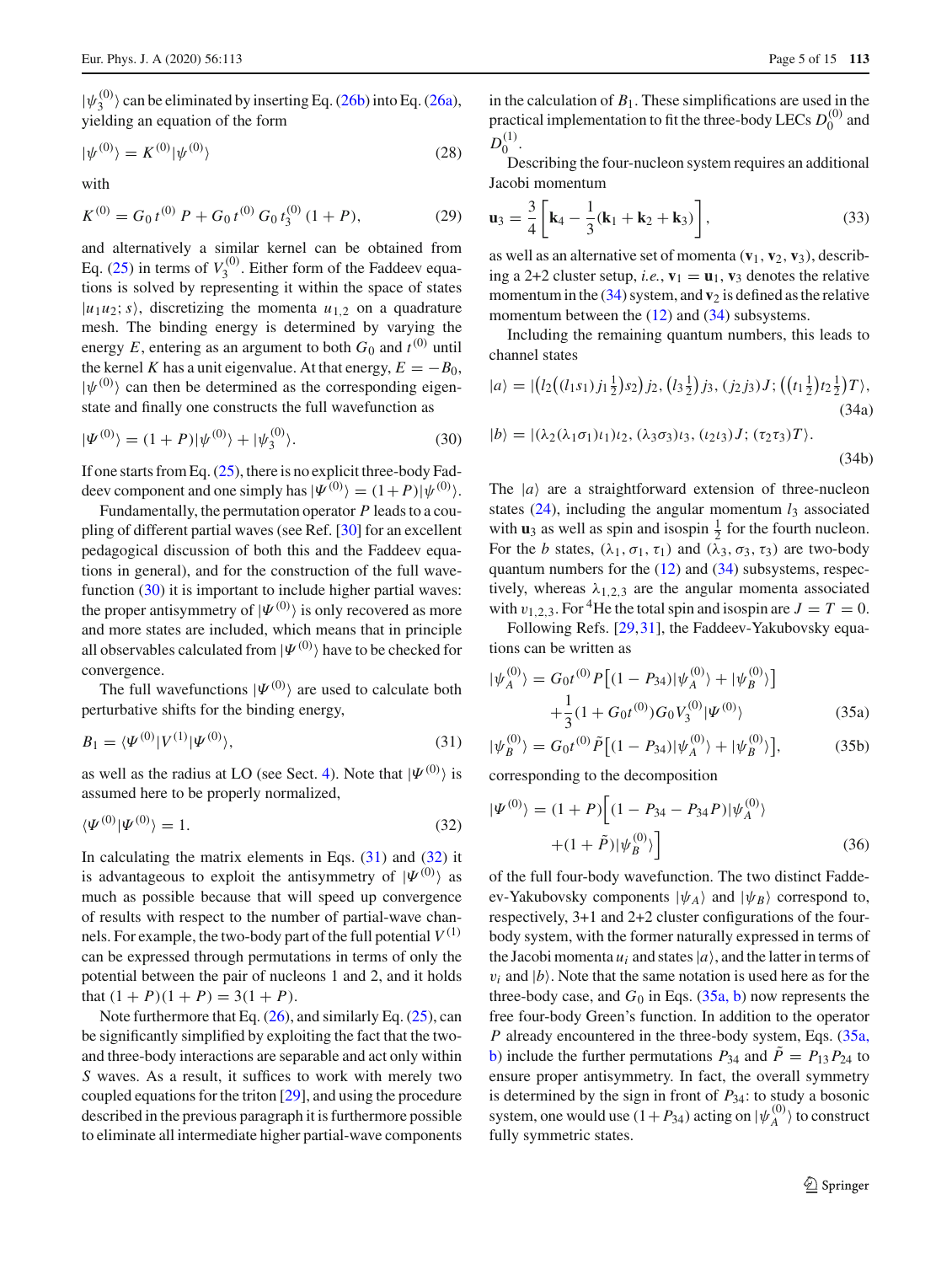The structure of Eqs.  $(35a, b)$  can be made clearer by rewriting them in a generic matrix form,

<span id="page-5-3"></span>
$$
\left(\mathbb{1} - \hat{K}^{(0)}\right) |\psi^{(0)}\rangle = 0, \tag{37}
$$

with  $|\psi^{(0)}\rangle = (|\psi_A^{(0)}\rangle, |\psi_B^{(0)}\rangle)^T$  and the kernel

<span id="page-5-0"></span>
$$
\hat{K}^{(0)} = G_0 t^{(0)} \hat{P} + \frac{1}{3} (G_0 + G_0 t^{(0)} G_0) V_3^{(0)} \hat{P}_3.
$$
 (38)

In Eq. [\(38\)](#page-5-0),  $G_0$  and  $t^{(0)}$  are understood to be diagonal matrices, and the permutation operators are collected in

$$
\hat{P} = \text{diag}(P, \tilde{P}) \otimes \begin{pmatrix} (1 - P_{34}) & 1 \\ (1 - P_{34}) & 1 \end{pmatrix},
$$
(39a)  

$$
\hat{P}_3 = \begin{pmatrix} (1 + P)(1 - P_{34} - P_{34}P) & (1 + P)(1 + \tilde{P}) \\ 0 & 0 \end{pmatrix},
$$
(39b)

where "⊗" represents matrix multiplication. From this form the structural analogy to the three-body Faddeev case becomes obvious.

Just like for the Faddeev equations, Eqs. [\(35a, b\)](#page-4-4) are solved by projecting onto states  $|u_1u_2u_3; a\rangle$ ,  $|v_1v_2v_3; b\rangle$  [\[31](#page-13-24)], discretizing all momenta on a grid, and looking for a unit eigenvalue of the resulting kernel matrix as a function of the energy. However, the set of coupled equations does not naturally truncate even if all interactions are pure *S* wave. This means that already for a determination of the binding energies it is necessary to truncate the sums in Eq. [\(34\)](#page-4-3) (by choosing all total angular momenta  $j_i$  and  $\iota_i$  less than some  $j_{\text{max}}$ ) and study the numerical convergence of results as *j*max is increased.

#### **3 Binding energies of light nuclei**

By construction, the unitarity expansion renders the deuteron a zero-energy bound state at leading order. Since the expansion is set up in powers of the inverse scattering lengths, it corresponds to the zero-range binding momentum  $\kappa_t = 1/a_t$ in the  ${}^{3}S_1$  channel. As demonstrated explicitly in Ref. [\[25\]](#page-13-18) by using the perturbative formalism discussed in Sect. [1,](#page-0-4) this implies that the deuteron remains at zero energy at NLO and only moves to  $1/(M_N a_t^2)$  in an N<sup>2</sup>LO calculation. This is so for both the pure expansion in  $1/a<sub>t</sub>$ , neglecting range corrections, but interestingly also for the full unitarity expansion that includes, *via*  $C_{2,i}^{(1)}$ , range corrections starting at NLO. This is so because the unitarity LO shifts all corrections that mix ERE parameters to a higher order compared to where they would be with a finite scattering length at LO. Overall, the dominant source of uncertainty for the deuteron energy comes from the  $1/(Q_2a_t)$  expansion, which still amounts to a 50% effect at  $N^2LO$ . Conservatively taking the experimental binding energy as reference value for the uncertainty estimate yields  $B_d^{N^2LO} = 1.41 \pm 1.12 \text{ MeV}.$ 

The triton, being the "anchor point" of the expansion that determines the value of three-body parameter  $D_0^{(0)}$ , stays fixed at the physical binding energy at each order. With the finite physical scattering lengths entering through  $C_{0,i}^{(1)}$ at NLO, the three-body LEC  $D_0^{(1)}$  compensates the shift in the triton energy to keep it in place. This leaves the  ${}^{3}$ He binding energy as a nontrivial prediction. While at LO by construction the trinucleon bound states are degenerate, $\frac{1}{1}$  $\frac{1}{1}$  $\frac{1}{1}$ finite-scattering-length corrections together with Coulomb effects (specifically, one-photon exchange) produce a tritonhelion splitting  $(B_T - B_H)^{\text{NLO}} \simeq (0.92 \pm 0.18) \text{ MeV}$  at NLO  $[24]$  $[24]$ , in good agreement with the experimental value  $(B_T - B_H)^{\text{exp}} \simeq 0.764 \text{ MeV}$ . Details regarding the perturbative treatment of Coulomb effects are discussed in Refs. [\[25,](#page-13-18)[26\]](#page-13-19).

The <sup>4</sup>He nucleus provides a more serious test of the unitarity expansion. Since  $Q_A R \sim 0.8$  for <sup>4</sup>He, it is the standard Pionless EFT part of the unitarity scheme which naïvely one might doubt to work, while the pure unitarity expansion,  $\aleph/Q_A$ , should indeed work better with increasing  $Q_A$ . Fig-ure [1](#page-6-1) shows the  ${}^{4}$ He binding energy as a function of the momentum cutoff  $\Lambda$ . The observed convergent behavior as Λ increases indicates that the EFT calculation is properly renormalized, as established originally in Refs. [\[29](#page-13-22)[,32](#page-13-25)[,33](#page-13-26)]. Results for the standard pionless LO, given by the (blue) diamonds in Fig. [1,](#page-6-1) are consistent with this earlier work.

While any  $\Lambda$  above the breakdown scale (of order  $M_{\pi}$ ) is a valid cutoff choice in principle, polynomials in  $1/\Lambda$  are fitted to the points in Fig. [1](#page-6-1) to quantitatively assess the convergence and conveniently extrapolate  $\Lambda \to \infty$ . This procedure gives  $B_{\alpha} = 39(12)$  MeV in the unitarity limit, with the uncertainty estimated as  $\mathcal{O}(r_{s,t}/a_{s,t}) \simeq 30\%$  based on the expectation that range effects  ${}^{3}S_{1}$  are the dominant correction. Including the finite-scattering lengths as NLO corrections gives the (green) circles in Fig. [1,](#page-6-1) very close to the standard pionless LO, indicating that the  $1/(Q_4 a_{s,t})$  expansion appears to converge remarkably well up to this order, and indeed the extrapolated result 30(9) MeV comes out very near the standard pionless LO value of 31(9) MeV.[2](#page-5-2)

It should be stressed that an NLO including only finite*a* corrections is incomplete: in the full unitarity expansion, range corrections and Coulomb effects enter at the same time.

<span id="page-5-1"></span> $\frac{1}{1}$  In Table [1,](#page-6-2) it is indicated that the <sup>3</sup>H energy is fixed at 8.48 MeV as renormalization condition to determine  $D_0^{(0)}$ , while the <sup>3</sup>He energy is then a prediction with 30% uncertainty estimate at LO.

<span id="page-5-2"></span><sup>&</sup>lt;sup>2</sup> Note that the NLO data points at finite cutoffs shown in Fig. [1](#page-6-1) differ slightly from the results shown in Refs. [\[24](#page-13-17)[,34\]](#page-13-27). This is due to a small error that has been fixed in the numerical implementation. Incidentally, the NLO result in the limit  $\Lambda \to \infty$  is almost unaffected by this, with the value merely changing from the 29.5 MeV reported in Ref. [\[24](#page-13-17)] to 30.2 MeV. The difference is negligible compared to the  $\simeq$  9 MeV uncertainty estimated at this order. Therefore, all conclusions of the previous work remain unchanged.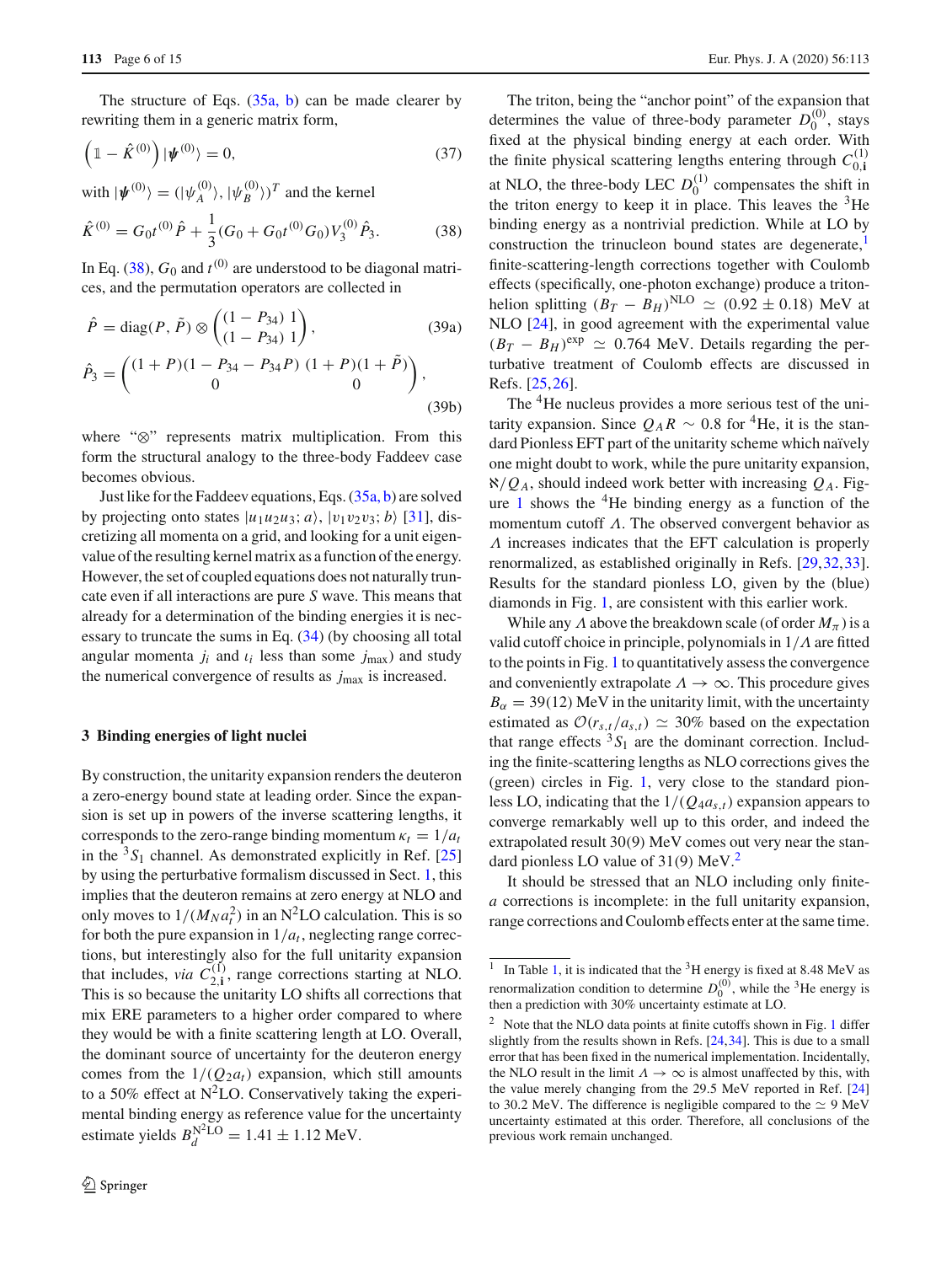

<span id="page-6-1"></span>Fig. 1 <sup>4</sup>He binding energy as function of the Gaussian cutoff parameter Λ. The (blue) diamonds and (green) squares show, respectively, the results for standard Pionless EFT and the unitarity expansion at LO. Inclusion of first-order corrections in  $1/a_{s,t}$  (*i.e.*, an incomplete NLO that neglects range and Coulomb effects) gives the (green) circles. The closeness to the standard leading order demonstrates how well this part of the expansion convergences. Large symbols on the right edge indicate results for an extrapolation  $\Lambda \to \infty$  (see text)

While the latter are expected to be small given that  ${}^{4}$ He is rather deeply bound, it turns out that the inclusion of range effects actually has a profound consequence: in Ref. [\[35](#page-13-28)] it is shown that a four-body interaction is required to renormalize the universal four-boson system once range corrections are included at NLO, and universality implies that this conclusion carries over directly to  ${}^{4}$ He in Pionless EFT. The implication is that a four-nucleon input datum is required to fix the unknown four-body parameter at NLO, and this is most naturally taken to be  ${}^{4}$ He ground-state energy. Other properties, such as the ground-state radius (discussed below) or the position of the  $0^+$  excited state, will remain predictions at NLO – unless it turns out that additional many-body forces are required for a renormalized NLO calculation of these observables. While it may seem unlikely and is certainly not to be expected based on NDA, such a possibility cannot *a priori* be excluded: each calculation needs to be carefully checked if it is properly renormalized.

The rapid convergence of the pure unitarity expansion persists off the physical point. Figure [2](#page-6-3) shows the correlation between 3*N* and 4*N* binding energies, known as the Tjon line [\[36](#page-14-0)]. Its existence is explained by the three-body parameter largely governing the physics of the system [\[33](#page-13-26)]. It is seen that the result starting from unitarity is shifted very close to having the exact scattering lengths at LO over a significant range or triton energies. This observation provides further evidence that the unitarity expansion converges well and that the results found at the physical point are not merely accidental.

The unitarity expansion for ground-state energies up to  $A = 4$  is summarized in Table [1.](#page-6-2) Observables fixed as input data at a given order are shown as underlined text. This in particular includes the  ${}^{3}$ He binding energy at N<sup>2</sup>LO since according to Refs. [\[25](#page-13-18)[,26](#page-13-19)] an isospin-breaking three-body



<span id="page-6-3"></span>**Fig. 2** Tjon line: correlation between the <sup>4</sup>He and <sup>3</sup>H binding energies. (Blue) dotted curve: standard pionless LO result; (green) dashed upper curve: unitarity limit at LO. Additional points nearly on top of the blue curve: inverse scattering lengths added in first-order perturbation theory. Star: experimental point

<span id="page-6-2"></span>**Table 1** Unitarity expansion convergence pattern. Underlined values indicate energies which are used as input values to determine threebody LECs. An asterisk superscript indicates an incomplete NLO result which only includes the finite-scattering length but no contributions from effective ranges or electromagnetic interactions

| State           |               |               | $E_R^{\text{LO}}/MeV$ $E_R^{\text{NLO}}/MeV$ $E_R^{\text{N}^2\text{LO}}/MeV$ $E_R^{\text{exp}}/MeV$ |      |
|-----------------|---------------|---------------|-----------------------------------------------------------------------------------------------------|------|
| $^{2}$ H        |               | 0             | $1.41 \pm 1.12$                                                                                     | 2.22 |
| $\rm{^{3}H}$    | 8.48          | 8.48          | 8.48                                                                                                | 8.48 |
| $3$ He          | $8.5 \pm 2.5$ | $7.6 \pm 0.2$ | 7.72                                                                                                | 7.72 |
| <sup>4</sup> He | $39 \pm 12$   | $30 \pm 9^*$  |                                                                                                     | 28.3 |

force is required once perturbation theory mixes Coulomb effects and range corrections. $3$  Taking into account the findings of Ref.  $[35]$  $[35]$ , the <sup>4</sup>He binding energy should be underlined for a complete NLO as well.

## <span id="page-6-0"></span>**4 Charge radii and form factors**

It has so far been established that the unitarity expansion describes well the ground-state energies of light nuclei. While certainly impressive given how simple the LO of the expansion is, it is still merely a first step towards showing that the scheme comprehensively captures the properties of light nuclei.

Further insight can be gained by considering charge radii of the  $A = 3, 4$  systems as well. Within the momentumspace framework employed in this work, this is achieved by calculating charge form factors

<span id="page-6-5"></span>
$$
F_C(q^2) = \langle \Psi | \hat{\rho}(\mathbf{q}) | \Psi \rangle \tag{40}
$$

<span id="page-6-4"></span><sup>&</sup>lt;sup>3</sup> Note that if Coulomb effects are included nonperturbatively already at LO, which is not necessary for light nuclei, an isospin-breaking threebody force enters already at NLO [\[37](#page-14-1)].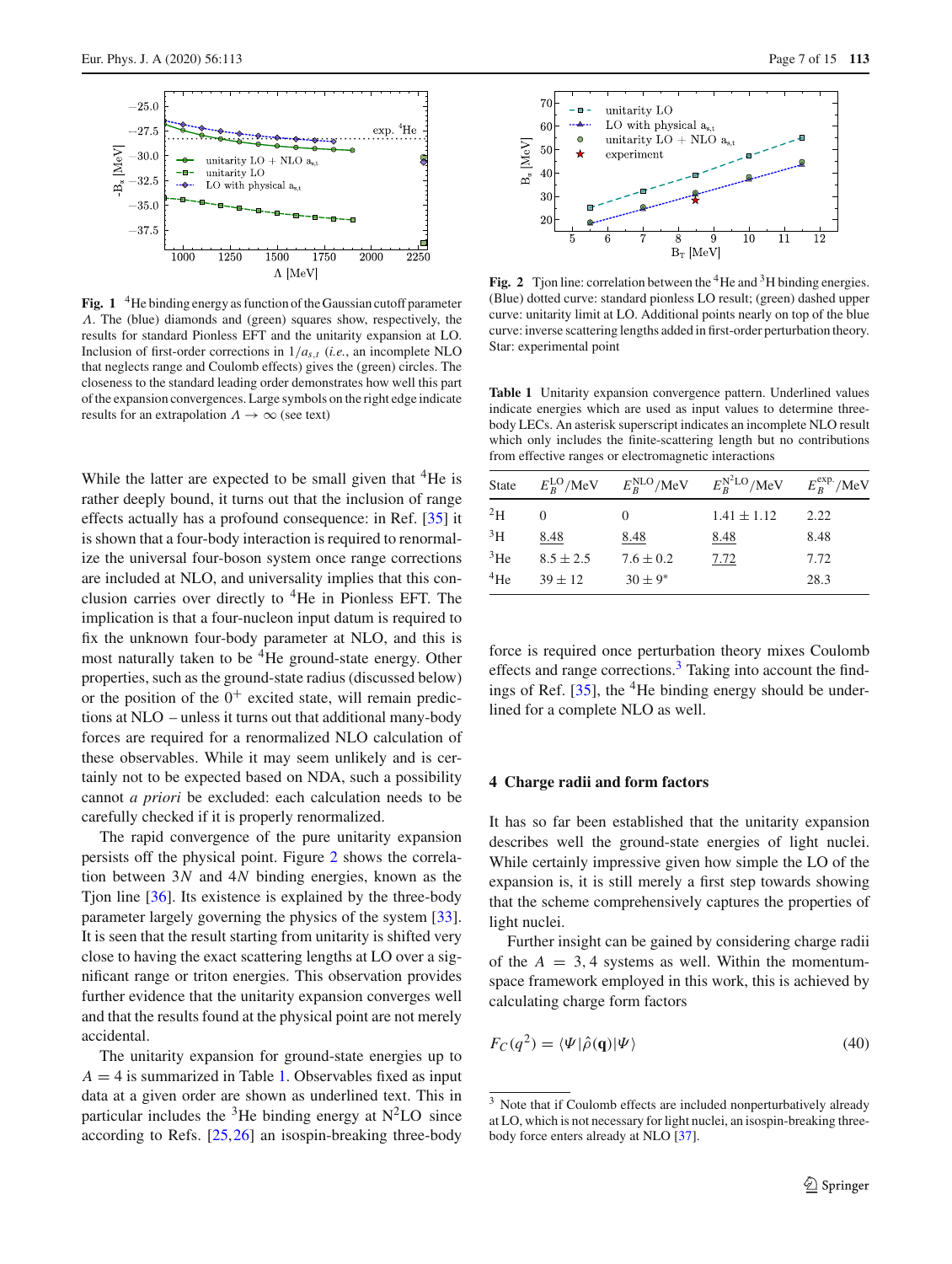for the  ${}^{3}H$  and  ${}^{4}He$  ground states, from which one obtains point charge radii as

<span id="page-7-3"></span>
$$
\langle r_0^2 \rangle = -\frac{1}{6} \frac{\mathrm{d}}{\mathrm{d}(q^2)} F_C(q^2) \Big|_{q^2 = 0} , \langle r_0 \rangle \equiv \sqrt{\langle r_0^2 \rangle} . \tag{41}
$$

In Eq. [\(40\)](#page-6-5), the total charge operator  $\hat{\rho} \equiv J_0$ , *i.e.*, the zero component of the electric current  $J_{\mu}$ , is given by the sum of the individual nucleon contributions,

$$
\hat{\rho} = \sum_{i=1}^{A} \hat{\rho}_i.
$$
\n(42)

The (anti-)symmetry of the wavefunction makes it possible to replace this sum by  $A\hat{\rho}_i$  for any fixed *i*. A particularly convenient choice for three nucleons is  $i = 3$  because it holds that

<span id="page-7-1"></span>
$$
\mathbf{x}_3 = \mathbf{R}^{(3)} + \frac{2}{3} \mathbf{r}_2,\tag{43}
$$

where  $\mathbf{r}_2$  is the relative distance conjugate to  $\mathbf{u}_2$  and  $\mathbf{R}^{(3)}$ is the overall center-of-mass coordinate. With this choice, the momentum-space expression for the current operator involves a momentum transfer only onto the Jacobi momentum  $\mathbf{u}_2$ . Likewise, for four nucleons a good choice is  $i = 4$ because with

<span id="page-7-2"></span>
$$
\mathbf{x}_4 = \mathbf{R}^{(4)} + \frac{3}{4} \mathbf{r}_3 \tag{44}
$$

one obtains a momentum transfer only onto **u**3.

To use  $\hat{\rho}$  within the Faddeev-Yakubovsky framework, it is necessary to represent it within the appropriate partial-wave basis. Since  $\hat{\rho}$  does not depend on spin, two-body matrix elements of  $\hat{\rho}$  are given by

$$
\langle u; (ls)jm|\hat{\rho}(\mathbf{q})|u'; (l's')j'm'\rangle
$$
  
=  $\delta_{jj'}\delta_{mm'}\langle u; l||\hat{\rho}(\mathbf{q})||u'; l\rangle,$  (45)

where the reduced matrix element on the right-hand side is given by

<span id="page-7-0"></span>
$$
\langle u; lm|\hat{\rho}(\mathbf{q})|u'; l'm'\rangle
$$
  
=  $\delta_{ll'}\delta_{mm'}\frac{1}{2}\sum_{k}\sqrt{\binom{2l}{2k}}C_{k0,(l-k)0}^{l0}$   

$$
\times \int_{-1}^{1} dx P_{k}(x)\frac{\delta(u'-\iota(u,q,x))}{u'^{2}}\frac{u^{l-k}(-\frac{1}{2}q)^{k}}{\iota(u,q,x)^{l}}, \quad (46)
$$

without the  $\delta_{mm'}$ , where

$$
\iota(p,q,x) = \sqrt{p^2 - pqx + q^2/4}.
$$
 (47)

A detailed derivation of Eq. [\(46\)](#page-7-0) is provided in Appendix [A.](#page-0-4)

Embedding  $\hat{\rho}$  into the three- and four-body bases merely leads to additional Dirac and Kronecker deltas, as well as to kinematic prefactors multiplying the momentum transfer *q* which can be read off from Eqs.  $(43)$  and  $(44)$ :

<span id="page-7-9"></span>
$$
\langle u_1 u_2; s | \hat{\rho}_3(\mathbf{q}) | u'_1 u'_2; s' \rangle \n= \delta_{l_1 l'_1} \delta_{l_1 l'_1} \delta_{s_1 s'_1} \delta_{t_1 t'_1} \delta_{s_2 s'_2} \delta_{J J'} \delta_{T T'} \n\times \frac{\delta(u_1 - u'_1)}{u_1^2} \langle u_2; l_2 || \hat{\rho}(\frac{4}{3}\mathbf{q}) || u'_2; l'_2 \rangle,
$$
\n(48)

<span id="page-7-10"></span>
$$
\langle u_1 u_2 u_3; a | \hat{\rho}_4(\mathbf{q}) | u'_1 u'_2 u'_3; a' \rangle \n= \delta_{l_1 l'_1} \delta_{s_1 s'_1} \delta_{j_1 j'_1} \delta_{t_1 t'_1} \delta_{s_2 s'_2} \delta_{j_2 j'_2} \delta_{t_2 t'_2} \delta_{J J'} \delta_{TT'} \n\frac{\delta(u_1 - u'_1)}{u_1^2} \frac{\delta(u_2 - u'_2)}{u_2^2} \langle u_3; l_3 || \hat{\rho}(\frac{3}{2}\mathbf{q}) || u'_3; l'_3 \rangle.
$$
\n(49)

At leading order in the unitarity expansion, the form factor is given by

$$
F_C^{(0)}(q^2) = \langle \Psi^{(0)} | \hat{\rho}(\mathbf{q}) | \Psi^{(0)} \rangle, \tag{50}
$$

and analogously Eq.  $(41)$ , with added superscripts " $(0)$ ," yields the LO point charge radii. At NLO, the correction to the form-factor  $is<sup>4</sup>$ 

<span id="page-7-5"></span>
$$
F_C^{(1)}(q^2) = 2 \langle \Psi^{(1)} | \hat{\rho}(\mathbf{q}) | \Psi^{(0)} \rangle, \tag{51}
$$

where the factor 2 follows from symmetry. Perturbatively expanding Eq. [\(41\)](#page-7-3) gives

$$
\langle r_0 \rangle^{(1)} = \frac{1}{2} \frac{\langle r_0^2 \rangle^{(1)}}{\langle r_0 \rangle^{(0)}},\tag{52}
$$

with  $\langle r_0^2 \rangle^{(1)}$  calculated from the slope of  $F_C^{(1)}(q^2)$  at  $q^2 = 0$ .

Evaluating the perturbative radius shifts defined above requires the NLO correction to the wavefunctions that enter in Eq. [\(51\)](#page-7-5). Is is possible to obtain these for three- and four-body systems from inhomogeneous versions of the Faddeev and Faddeev-Yakubovsky equations, respectively. As is derived in Appendix  $\overline{B}$ , for three particles one has  $|\Psi_1\rangle = (1 + P)|\psi_1\rangle$ , with the NLO Faddeev component  $|\psi_1\rangle$  defined as a solution of<sup>[5](#page-7-6)</sup>

<span id="page-7-7"></span>
$$
\[1 - G_0 t^{(0)} P - (G_0 + G_0 t^{(0)} G_0) V_3^{(0)}\] |\psi_1\rangle
$$
  
=  $(G_0 + G_0 t^{(0)} G_0) \Big[ V_2^{(1)} (1 + P) + V_3^{(1)} + B_1 \Big] |\psi_0\rangle.$  (53)

In Eq.  $(53)$ ,  $G_0$  and  $t^{(0)}$  are understood to be evaluated at the LO binding energy,  $E = -B_0$ . Similarly, for four nucleons NLO Faddeev-Yakubovsky equations can be written as

<span id="page-7-8"></span>
$$
\left(\mathbb{1} - \hat{K}^{(0)}\right)|\psi^{(1)}\rangle = \hat{K}^{(1)}|\psi^{(0)}\rangle,\tag{54}
$$

with the kernel  $\hat{K}^{(0)}$  as defined in Eq. [\(38\)](#page-5-0) and

<span id="page-7-4"></span><sup>4</sup> In principle, the current operator should also be expanded perturbatively,  $\hat{\rho} = \hat{\rho}^{(0)} + \hat{\rho}^{(1)} + \cdots$ , but there is no separate NLO contribution in the pure 1/*a* expansion considered here.

<span id="page-7-6"></span> $5$  Note that Eq. [\(53\)](#page-7-7) makes explicit use of the fact that the three-body force considered here is symmetric under all permutations, such that  $V_3^{(n)}(1+P) = 3V_3^{(n)}$ .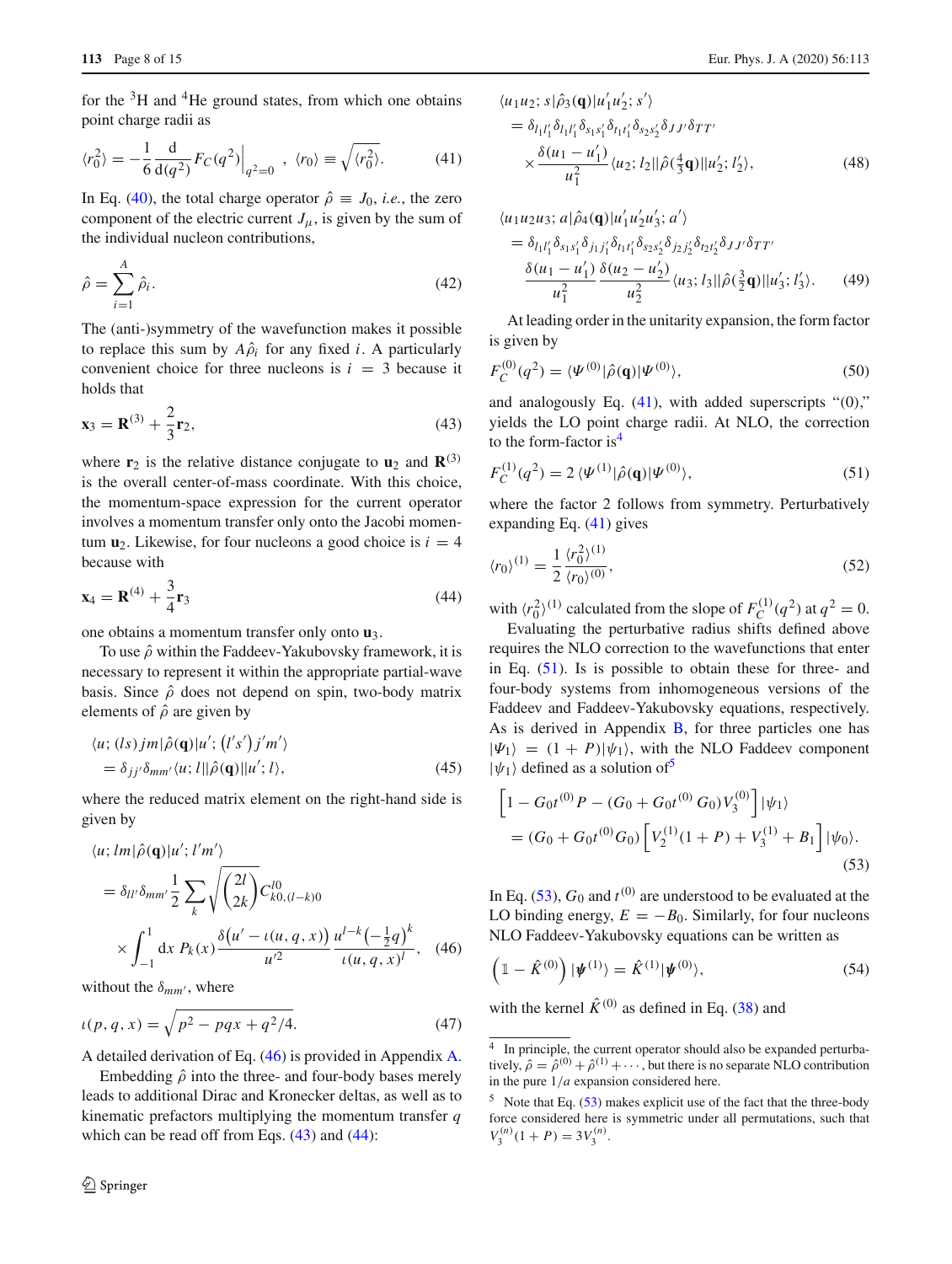

<span id="page-8-0"></span>**Fig. 3** Point-charge radii for  ${}^{3}H$  and  ${}^{4}He$  as function of the Gaussian cutoff parameter  $\Lambda$ . The (purple) diamonds and (cyan) pentagons show, respectively,  ${}^{3}$ H results for standard Pionless EFT and the unitarity expansion at LO. The (cyan) hexagons are obtained by perturbatively including  $1/*$  correction on top of the unitarity LO. For <sup>4</sup>He, results are shown in the upper part, with symbols as in Fig. [1.](#page-6-1) Large symbols on the right edge indicate results for an extrapolation  $\Lambda \to \infty$  (see text)

<span id="page-8-1"></span>
$$
\hat{K}^{(1)} = B_1(G_0 + G_0 t^{(0)} G_0) + G_0 t^{(1)} \hat{P} + G_0 t^{(1)} G_0 V_3^{(0)} \hat{P}_3 + (G_0 + G_0 t^{(0)} G_0) V_3^{(1)} \hat{P}_3.
$$
\n(55)

Note that as explained in Appendix [B](#page-3-1) special care has to be taken when solving Eqs. [\(53\)](#page-7-7) and [\(54\)](#page-7-8) to account for the fact that the operators on the left-hand sides are singular at  $E = -B_0$ . From the components  $|\psi^{(1)}\rangle = (|\psi_A^{(1)}\rangle, |\psi_B^{(1)}\rangle)^T$ the full NLO correction  $|\Psi^{(1)}\rangle$  is obtained analogously to Eq. [\(36\)](#page-4-5). For practical calculations Eq. [\(54\)](#page-7-8) is simplified based on the fact that all interactions are chosen to be separable. This can be achieved with the same factorization as used in Ref. [\[29\]](#page-13-22) at LO.

As for the <sup>4</sup>He energy discussed in the previous section, the focus here is on the  $1/a$  part of the unitarity expansion while the inclusion of range corrections is postponed to future work. Results for the ground-state radii of both  ${}^{3}$ H and  ${}^{4}$ He are shown in Fig. [3](#page-8-0) as a function of the UV cutoff  $\Lambda$ . Convergence as Λ increases is evident from the plot, and just like it was done for the binding energies, polynomials in  $1/\Lambda$  are fitted to the data points in order to extrapolate  $\Lambda \to \infty$ . The horizontal lines in Fig. [3](#page-8-0) show the experimental values of the point charge radii, which, following Ref. [\[38](#page-14-2)], are defined as

$$
\langle r_0^2 \rangle_{\rm 3H} = \langle r^2 \rangle_{\rm 3H} - \langle r^2 \rangle_p - 2 \langle r^2 \rangle_n \tag{56}
$$

for the triton, and

$$
\langle r_0^2 \rangle_{^4\text{He}} = \langle r^2 \rangle_{^4\text{He}} - 2\langle r^2 \rangle_p - 2\langle r^2 \rangle_n \tag{57}
$$

for 4He. That is, contributions from the root-mean-square radii of the individual nucleons are subtracted from the experimental nuclear charge radii.

Using experimental values from Ref. [\[39](#page-14-3)] for the quantities appearing on the right-hand sides of the above definitions one obtains, with error bars negligible compared to those of the present theoretical calculation,  $\langle r_0^2 \rangle_{\rm 3H}^{\rm exp} = 1.59$  fm and  $\langle r_0^2 \rangle_{\text{4He}}^{\text{exp}} = 1.72 \text{ fm}.$ 

The lower part of Fig. [3](#page-8-0) shows results for the triton. In the limit  $\Lambda \to \infty$ , indicated as points on the right border of the plot, the <sup>3</sup>He radius comes out as  $\langle r_0 \rangle_{3H}^{(0)} = 1.15(35)$  fm for the standard pionless LO, and  $\langle r_0 \rangle_{3H}^{(0)} = 1.04(31)$  fm at unitarity. Perturbative corrections shift the unitarity LO result more than half way towards the value obtained for physical scattering lengths at leading order,

$$
\langle r_0 \rangle_{3\text{H}}^{(0)} + \langle r_0 \rangle_{3\text{H}}^{(1)} = 1.10(33) \text{ fm},\tag{58}
$$

indicating that the unitarity expansion works well for this observable. This is in line with the results of Ref. [\[40](#page-14-4)], where good convergence is found for a perturbative expansion of  $3H$  and  $3He$  radii around an  $SU(4)$  symmetric leading order (of which the unitarity limit is a special case). The result obtained for standard pionless LO is furthermore in excellent agreement with the calculation of Ref. [\[38\]](#page-14-2), at unitarity the radius satisfies well the universal relation [\[38](#page-14-2)[,40](#page-14-4),[41\]](#page-14-5)

$$
M_N B_{3\mathrm{H}} \langle r_0^2 \rangle_{3\mathrm{H}} = (1 + s_0^2)/9 \approx 0.224. \tag{59}
$$

As done for binding energies it is assumed here that the  $Q_A R$  part dominates the overall expansion, yielding a 30% uncertainty both at LO as well as NLO. Indeed, from Ref. [\[38\]](#page-14-2) it is known that range corrections contribute significantly to the triton radius in Pionless EFT and shift the result close to the experimental value once they are included. This uncertainty assignment places the experimental value outside the error band of the unitarity LO result. Since it is purely based on omitted range corrections, this is not actually a reason for concern and merely indicates that to be yet more conservative one should consider adding the uncertainties from the  $Q_A R$  and  $\aleph/Q_A$  expansions coherently.

Results for  ${}^{4}$ He radius, shown in the upper part of Fig. [3,](#page-8-0) look equally good. In fact, consistent with what is found for the binding energy, the result obtained from a standard pionless LO calculation,  $\langle r_0 \rangle_{\text{4He}}^{(0)} = 1.69(51)$  fm, comes out surprisingly close to the experimental value. At unitarity the radius comes out smaller,  $\langle r_0 \rangle_{\text{4He}}^{(0)} = 1.49(45)$  fm, consistent with the observed overbinding in the unitarity limit. Inclusion of perturbative 1/*a* corrections shifts this value to

$$
\langle r_0 \rangle_{^{4}\text{He}}^{(0)} + \langle r_0 \rangle_{^{4}\text{He}}^{(1)} = 1.73(52) \text{ fm},\tag{60}
$$

in excellent agreement with the standard pionless LO result and therefore providing yet more evidence for the good convergence properties of the unitarity expansion. In particular, the fact that convergence appears to be somewhat faster for  ${}^{4}$ He than for the triton is in good agreement with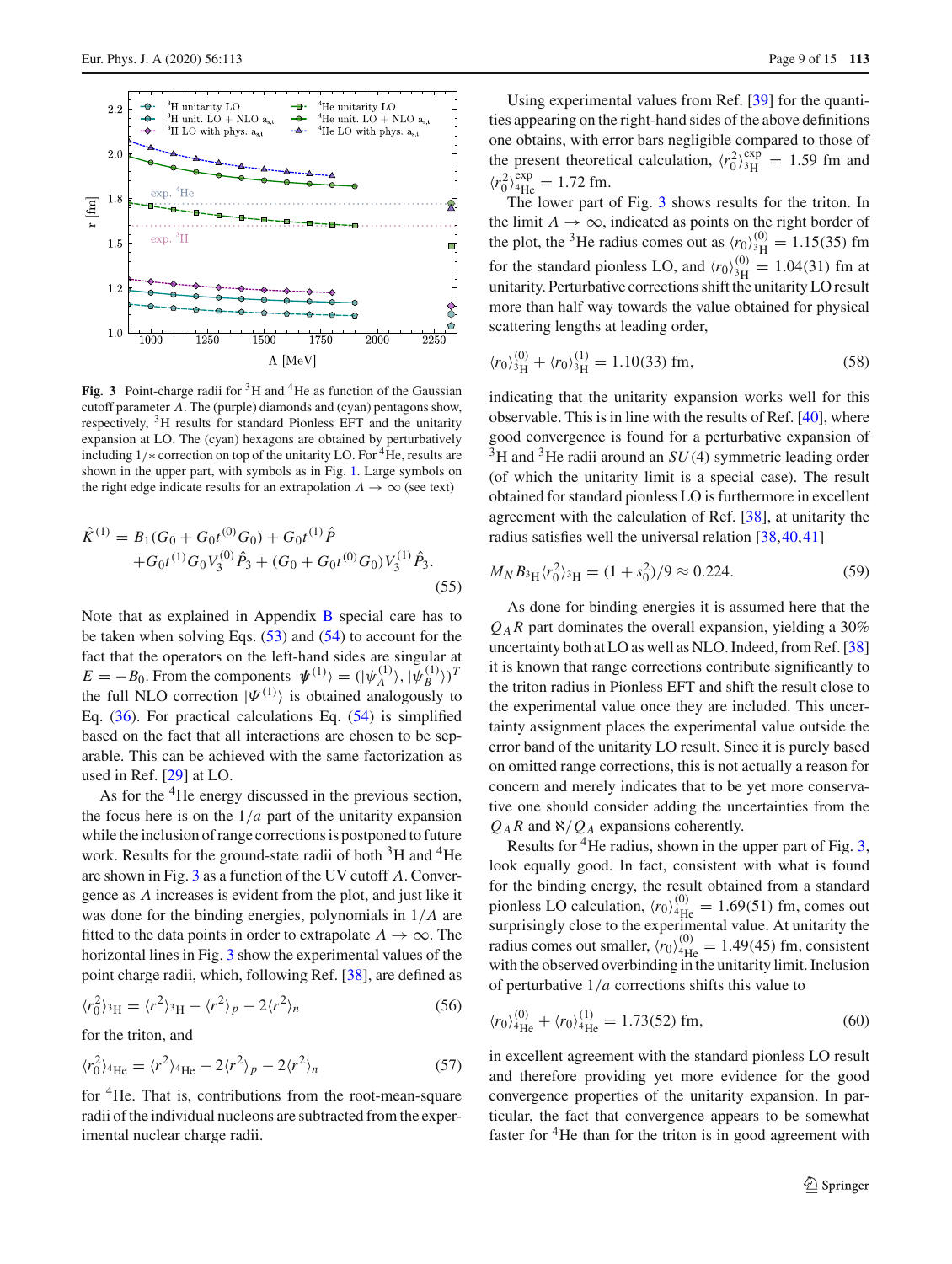$\aleph/Q_4 < \aleph/Q_3$  obtained from Eq. [\(5\)](#page-2-3), and it therefore reinforces confidence in this estimate.

## <span id="page-9-0"></span>**5 Summary and perspectives**

Superficially, the unitarity expansion may seem like merely a minor departure from standard Pionless EFT. It is rather well known that Pionless EFT, unlike Chiral EFT, is the ideal EFT to describe few-nucleon systems at low energies since its expansion explicitly embraces implications from the scattering lengths being large, basing its power counting explicitly on this fact. Chiral EFT is limited at low energies by its simultaneous expansion in both momenta and around the chiral limit, with  $M_\pi \neq 0$  parametrizing the distance from it. This combination yields a power counting for  $Q \sim M_{\pi}$  which does not easily capture the physics of the regime  $Q \ll M_{\pi}$ . Notably, one-pion exchange only contributes to the *NN* scattering lengths through loop effects.

However, the unitarity expansion does in fact constitute a significant paradigm shift in the EFT-based description of light nuclei: it goes as far as saying that the details of the two-body sector, represented by the experimental values of the scattering lengths, do not actually matter much to describe the gross properties of light nuclei. Instead, it fully embraces universality and uses the three-body sector as anchor point, constructing a leading order with just a single parameter and an exact manifestation of the Efimov effect. In this work it has been shown that the  $1/a$  expansion of the unitarity scheme works well not only for binding energies of up to four nucleon systems, but that similarly good convergence is obtained for the  ${}^{3}H$  and  ${}^{4}He$  point charge radii as well. This finding solidifies the picture drawn in the introduction of this work, placing few-nucleon systems in a universal regime perturbatively close to the unitarity limit.

It is an important next step to include range corrections and Coulomb effects, thus considering the full unitarity scheme that pairs the expansions in  $\aleph/Q_A$  and  $Q_A/M_{\text{hi}} = Q_A R$ . So far, this has been investigated only for the  ${}^{3}H_{-}{}^{3}He$  energy splitting, where by construction range corrections cancel at NLO [\[24\]](#page-13-17). An isospin-breaking three-nucleon force is required once range corrections mix with Coulomb contributions at  $N^2LO$  [\[25](#page-13-18)]. Range corrections are known to significantly contribute to the triton point charge radius [\[38](#page-14-2)]. For the <sup>4</sup>He radius, the closeness to the experimental point already without range corrections found in this work leaves little room (about 0.01 fm in the central value) for a significant shift at full NLO, suggesting that several of the contributions neglected here might cancel. From Ref. [\[35](#page-13-28)] it is known that full NLO requires a four-nucleon force to be included along with range corrections, which is most conveniently fit to reproduce the <sup>4</sup>He energy at the experimental point at NLO. It is conceivable that this fixing of the energy will main-

tain a good reproduction of the radius, just like it is observed for the standard Pionless LO result. Coulomb contributions should also be included in a complete NLO calculation, along with isospin breaking in the  ${}^{1}S_{0}$  *NN* scattering lengths. This is expected to be a small effect for a bound state as deep as <sup>4</sup>He, but it is interesting to note that fitting the four-nucleon force to exactly reproduce the 4He binding energy at NLO will inevitably absorb isospin-breaking contributions as well. Clearly a careful overall consideration of the LEC fitting procedure is called for in light of this to avoid possible overfitting of individual parameters. Bayesian methods stand ready as a powerful tool to address this [\[42](#page-14-6)[,43](#page-14-7)].

Apart from such more technical issues, it is an exciting question how far into the nuclear chart the unitarity expansion can reach and what exactly its place is in the tower of nuclear EFTs. The observation that bosonic systems at unitarity exhibit saturation for large numbers of particles [\[44\]](#page-14-8) and recent calculations of nuclear matter using interactions guided by unitarity [\[45\]](#page-14-9) provide reason to be optimistic that universality, and in particular discrete scale invariance [\[46](#page-14-10)], is able to inform more than just few-nucleon calculations. On the other hand, Refs. [\[47](#page-14-11)[,48](#page-14-12)] indicate that few-nucleon systems beyond  $A > 4$  may not be bound in the unitarity limit. To further assess this situation one should investigate whether these states can be found as resonance (or virtual state) poles at unitarity, and if so, if these poles are perturbatively close to the situation in the real world.

In the bosonic sector, the promotion of many-body forces to lower orders than where they would be expected according to NDA is a fascinating consequence of universality [\[35](#page-13-28)], but it does impose practical limitations on many-body calculations. Beyond four nucleons the influence of Fermi statistics is expected to become important, which will most likely limit the promotion of  $A$ -nucleon forces with  $A > 4$ . However, at the same time one should wonder how much this might constrain the usefulness of universality in general, and at which point the Fermi momentum becomes a relevant scale for the description of nuclei. A calculation of, for example, *n*-α scattering within the unitarity expansion will be an important next test of the framework and help assess its exact place in the tower of nuclear EFTs.

**Acknowledgements** Open Access funding provided by Projekt DEAL. I am grateful to Matthias Heinz for useful discussion about perturbation theory. This work was supported by the Deutsche Forschungsgemeinschaft (DFG, German Research Foundation) – Projektnummer 279384907 – SFB 1245 and by the ERC Grant No. 307986 STRONGINT. The numerical computations were performed at the Jülich Supercomputing Center.

**Data Availability Statement** This manuscript has no associated data or the data will not be deposited. [Authors' comment: This is a theoretical study and experimental values quoted for comparison are available in the cited papers.]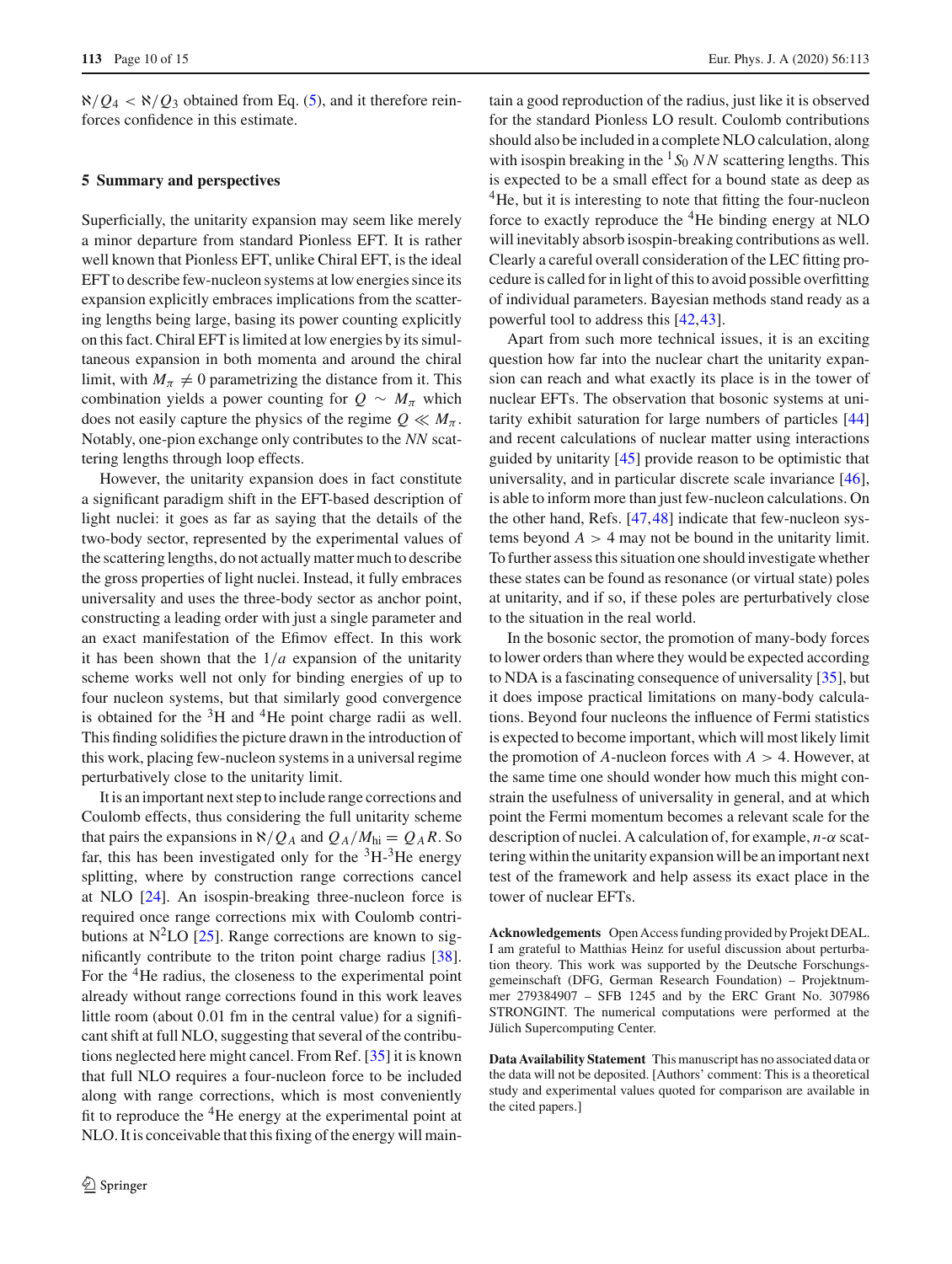**Open Access** This article is licensed under a Creative Commons Attribution 4.0 International License, which permits use, sharing, adaptation, distribution and reproduction in any medium or format, as long as you give appropriate credit to the original author(s) and the source, provide a link to the Creative Commons licence, and indicate if changes were made. The images or other third party material in this article are included in the article's Creative Commons licence, unless indicated otherwise in a credit line to the material. If material is not included in the article's Creative Commons licence and your intended use is not permitted by statutory regulation or exceeds the permitted use, you will need to obtain permission directly from the copyright holder. To view a copy of this licence, visit [http://creativecomm](http://creativecommons.org/licenses/by/4.0/) [ons.org/licenses/by/4.0/.](http://creativecommons.org/licenses/by/4.0/)

## **A Partial-wave decomposition of charge operators**

A generic one-body charge operator between two-body states  $|u; lm\rangle$  can be written as

$$
\langle u; lm|\hat{\rho}(\mathbf{q})|u'; l'm'\rangle
$$
  
=  $\int d^3p \int d^3p' \langle u; lm|\mathbf{p}\rangle \langle \mathbf{p}|\hat{\rho}(\mathbf{q})|\mathbf{p}'\rangle \langle \mathbf{p}'|u'; l'm'\rangle$   
=  $\int d^3p \int d^3p' Y_{lm}(\hat{p})$   
 $\times \frac{\delta(u-p)}{u^2} \delta^{(3)}(\mathbf{p}-\mathbf{p}'-\frac{1}{2}\mathbf{q})Y_{l'm'}^*(\hat{p}')\frac{\delta(u'-p')}{u'^2}$   
=  $\int d p \ p^2 \int d \Omega_p Y_{lm}(\hat{p})\frac{\delta(u-p)}{u^2}$   
 $\times \frac{\delta(u'-|\mathbf{p}-\frac{1}{2}\mathbf{q}|)}{u'^2}Y_{l'm'}^*(\widehat{\mathbf{p}-\frac{1}{2}\mathbf{q}}).$  (61)

The dependence on the angles of **q** can be isolated by using a procedure analogous to the one described in Ref. [\[30](#page-13-23)] for the permutation operators appearing in the Faddeev equations. It holds that

$$
Y_{l'm'}^{*}(\widehat{\mathbf{p} - \frac{1}{2}\mathbf{q}}) = \sum_{\lambda'_1 + \lambda'_2 = l'} \frac{p^{\lambda'_1}(-\frac{1}{2}q)^{\lambda'_2}}{|\mathbf{p} - \frac{1}{2}\mathbf{q}|^{l'}} \times \sqrt{\frac{4\pi (2l'+1)!}{(2\lambda'_1 + 1)!(2\lambda'_2 + 1)!}} \mathcal{Y}_{\lambda'_1 \lambda'_2}^{l'm'*}(\hat{p}, \hat{q}),
$$
\n(62)

and furthermore

$$
\frac{\delta(u' - |\mathbf{p} - \frac{1}{2}\mathbf{q}|)}{u'^2} = 2\pi \sum_{k} \sqrt{\hat{k}} (-1)^k
$$
  
 
$$
\times \left[ \int_{-1}^{1} dx \ P_k(x) \frac{\delta(u' - \sqrt{p^2 - pqx + q^2/4})}{u'^2} \right]
$$
  
 
$$
\times \mathcal{Y}_{kk}^{00}(\hat{p}, \hat{q}),
$$
 (63)

where  $\hat{k} = 2k + 1$ .

In these expressions,  $\mathcal{Y}_{l_1, l_2}^{LM}$  is used to denote two coupled spherical harmonics. The resulting product can be reduced:

$$
\mathcal{Y}_{\lambda'_1 \lambda'_2}^{\prime'm'*}(\hat{p}, \hat{q}) \mathcal{Y}_{kk}^{00}(\hat{p}, \hat{q})
$$
\n
$$
= \frac{1}{4\pi} \sqrt{\hat{k}\hat{\lambda}'_1 \hat{\lambda}'_2} (-1)^{\lambda'_1 + \lambda'_2 + l'}
$$
\n
$$
\times \sum_{f_1, f_2} \begin{Bmatrix} f_2 & f_1 & l' \\ \lambda'_1 & \lambda'_2 & k \end{Bmatrix} C_{k0, \lambda'_1 0}^{f_1 0} C_{k0, \lambda'_2 0}^{f_2 0} \mathcal{Y}_{f_1 f_2}^{\prime'm'*}(\hat{p}, \hat{q}).
$$
\n(64)

At this point, it is possible to perform the integral over  $\hat{p}$ in Eq.  $(61)$ , yielding:

$$
\int d\Omega_p Y_{lm}(\hat{p}) \mathcal{Y}_{f_1 f_2}^{l'm'*}(\hat{p}, \hat{q}) = \sum_{m_2} C_{lm, f_2 m_2}^{l'm'} Y_{f_2 m_2}^*(\hat{q}) \, \delta_{f_1 l}.
$$
\n(65)

Since  $\hat{\rho}$  is a scalar operator that cannot connect  $l' \neq l$ , only  $f_2 = m_2 = 0$  can contribute and  $Y^*_{f_2m_2}(\hat{q})$  reduced to a factor  $1/\sqrt{4\pi}$ . This leads to a cascade of further simplifications:

$$
C_{lm,00}^{l'm'} = \delta_{ll'}\delta_{mm'} \tag{66a}
$$

$$
\begin{Bmatrix} 0 & l & l' \\ \lambda'_1 & \lambda'_2 & k \end{Bmatrix} = (-1)^{l' + \lambda'_1 + \lambda'_2} \delta_{ll'} \delta_{\lambda'_2 k} / \sqrt{\hat{l}\hat{k}}
$$
(66b)

$$
C_{k0,k0}^{00} = (-1)^k / \sqrt{\hat{k}}.
$$
 (66c)

<span id="page-10-0"></span>Putting everything together leads to Eq. [\(46\)](#page-7-0) in the main text.

The next step is embedding the current into the threenucleon system. To that end one decouples the states |*s* defined in Eq. [\(24\)](#page-3-5) to isolate the **u**<sup>2</sup> part:

$$
|u_1u_2; (l_2((l_1s_1)j_1\frac{1}{2})s_2)JM\rangle
$$
  
= 
$$
\sum_{m_2,\sigma_2} \sum_{\mu_1,\sigma} C_{l_2m_2,s_2\sigma_2}^{j_2\mu_2} C_{j_1\mu_1,\frac{1}{2}\sigma}^{s_2\sigma_2}
$$
  
×|u\_1; (l<sub>1</sub>s<sub>1</sub>)j<sub>1</sub>µ<sub>1</sub>)|u<sub>2</sub>; l<sub>2</sub>m<sub>2</sub>|| $\frac{1}{2}\sigma$  }. (67)

Taking matrix elements, it is possible to exploit that  $\hat{\rho}$  is diagonal, so one simply gets a number of Kronecker deltas from the reduction of the Clebsch-Gordan coefficients. In particular,

$$
\langle (l_1s_1) j_1 \mu_1 | (l'_1s'_1) j'_1 \mu'_1 \rangle = \delta_{j_1j'_1} \delta_{\mu_1\mu'_1} \delta_{l_1l'_1} \delta_{s_1s'_1}.
$$
 (68)

For the isospin part, one finds

$$
\langle \left(t_1 \frac{1}{2}\right) T \mid \left(t_1' \frac{1}{2}\right) T' \rangle = \delta_{t_1 t_1'} \delta_{T T'},\tag{69}
$$

such that overall one arrives at Eq. [\(48\)](#page-7-9). Analogously, for the four-nucleon system, the first step is decoupling the **u**<sup>3</sup> part from the states [\(34a\)](#page-4-6). Omitting the intermediate quantum numbers for the (123) subsystem as well as the isospin part, one finds

$$
|u_1u_2u_3; (j_2(l_3\frac{1}{2})j_3)JM\rangle = \sum_{\mu_2,\mu_3}\sum_{m_3\sigma_3} C_{j_2\mu_2,j_3\mu_3}^{JM}
$$

<sup>2</sup> Springer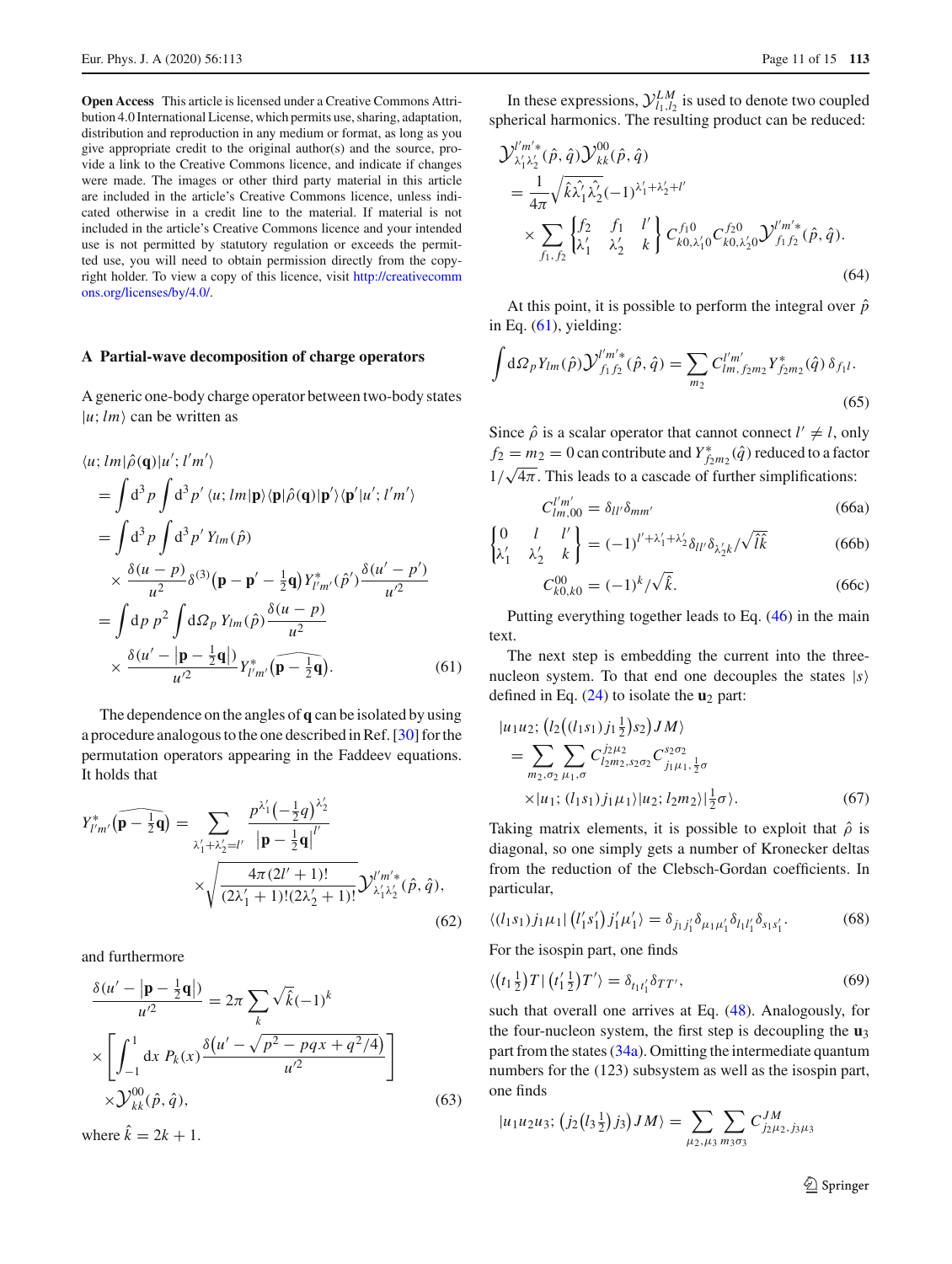$$
\times C_{l_3m_3,\frac{1}{2}\sigma_3}^{j_3\mu_3} |u_1u_2; j_2\mu_2\rangle |u_3; l_3m_3\rangle |\frac{1}{2}\sigma_3\rangle, \tag{70}
$$

leading to Eq. [\(49\)](#page-7-10).

#### **B Perturbative expansion of few-body bound states**

This appendix discusses methods to obtain perturbative corrections for few-body wavefunctions. In the main text of this work, these corrections are used to calculate first-order shifts for three- and four-nucleon charge radii within the unitarity expansion, but having access to wavefunctions generally enables a variety of further calculations. For example, second-order corrections to binding energies can be obtained in a way that is numerically much simpler than the procedure used in Ref. [\[25](#page-13-18)] to extract such second-order shifts from off-shell *T* -matrix corrections. An abstract operator notation is used throughout this section, and conventions for suband superscripts differ from the usage in the main text in order to simplify the notation. After a general discussion that does not assume any fixed number of particles, concrete firstorder equations for three- and four-body states are derived in Sect. [B.2.](#page-12-0) While explicit results are given for first-order perturbation theory, it is clear from the following discussion that higher-order equations can be derived analogously in a recursive fashion, much like it is done in Ref. [\[38](#page-14-2)] for a calculation of the triton charge radius up to next-to-next-to leading order. The derivations presented here are built on the concept of using inhomogeneous equations to calculate perturbative corrections, introduced in Ref. [\[38](#page-14-2)] specifically for three-body vertex functions, and previously in Ref. [\[27](#page-13-20)] for scattering calculations.

## <span id="page-11-4"></span>B.1 Generic discussion

In principle, one can base a perturbative corrections for bound-state wavefunctions on the corresponding expansion of the Lippmann-Schwinger equation

$$
T = V + VG_0T,\t(71)
$$

following the discussion in Sect. [1.](#page-0-4) Using the fact that as the energy approaches a bound-state at  $E = -B$  the *T* matrix has a pole, one has:

$$
T(E) = \frac{|\mathcal{B}\rangle\langle\mathcal{B}|}{E + B} + \text{regular terms.}
$$
 (72)

In this expression, the vertex function  $|B\rangle$  is related to the wavefunction  $|\Psi\rangle$  via

$$
|\psi\rangle = G_0(-B)|B\rangle. \tag{73}
$$

In order to develop a formalism that is connected to the bound-state Faddeev formalism, it is however more instruc-

tive to start directly from the Schrödinger equation. Expanding

$$
V = V_0 + V_1 + \cdots, \qquad (74a)
$$

$$
B = B_0 + B_1 + \cdots, \tag{74b}
$$

$$
|\Psi\rangle = |\Psi_0\rangle + |\Psi_1\rangle + \cdots. \tag{74c}
$$

gives the well-known first-order equation

<span id="page-11-1"></span>
$$
(H_0 + V_0)|\Psi_1\rangle + V_1|\Psi_0\rangle = -B_0|\Psi_1\rangle - B_1|\Psi_0\rangle. \tag{75}
$$

In principle, an explicit solution is given by

<span id="page-11-0"></span>
$$
|\Psi_1\rangle = \sum_{\alpha \in \mathcal{S}\backslash \{-B_0\}} \frac{|\Psi_{\alpha}\rangle \langle \Psi_{\alpha}| V_1 | \Psi_0 \rangle}{-B_0 - E_{\alpha}},\tag{76}
$$

where  $S$  denotes the whole spectrum and the sum is generally a sum over discrete states plus an integral over the continuous spectrum (note that for simplicity it is assumed here that there are no degeneracies in the spectrum). Using Eq. [\(76\)](#page-11-0) however requires a complete diagonalization of the leadingorder Hamiltonian, which is not convenient for calculations based on Faddeev- and Faddeev-Yakubovsky equations that by construction only give access to specific individual states. Moreover, for the systems considered in this work almost all contributions in Eq. [\(76\)](#page-11-0) would come from discretized continuum of scattering states, which is numerically challenging. It is therefore interesting and relevant to look for alternative ways of solving for  $|\Psi_1\rangle$ .

As a first step, one can rewrite Eq. [\(75\)](#page-11-1) as

<span id="page-11-2"></span>
$$
[-B_0 - H_0 - V_0] |\Psi_1\rangle = [V_1 + B_1] |\Psi_0\rangle.
$$
 (77)

and recognize from this that Eq. [\(76\)](#page-11-0) involves the full leading-order Green's function in spectral representation, with the bound-state  $|\Psi_0\rangle$  subtracted. This subtraction is crucial because

$$
[-B_0 - H_0 - V_0] |\Psi_0\rangle = 0 \tag{78}
$$

implies the operator on the right-hand side of Eq. [\(77\)](#page-11-2) is singular. It is the term  $-B_1|\Psi_0\rangle$  on the right-hand side that generates this subtraction. With this insight it is possible to derive methods to deal with the problem. Using the definition of the free Green's function,

$$
G_0(z) = (z - H_0)^{-1},\tag{79}
$$

it is possible to further rewrite Eq. [\(77\)](#page-11-2) as

<span id="page-11-3"></span>
$$
[1 - G_0(z)V_0] |\Psi_1\rangle = G_0(z) [V_1 + B_1] |\Psi_0\rangle.
$$
 (80)

with *z* fixed at  $-B_0$ . For any  $z \neq -B_0$ , the kernel on the left-hand side of Eq. [\(80\)](#page-11-3) is regular, and it can therefore be solved, after discretization, as a linear system of equations. Knowing from Eq. [\(76\)](#page-11-0) that the solution is actually well defined in the limit  $z \rightarrow -B_0$ , numerical extrapolation can be used to obtain  $|\Psi_1\rangle$ .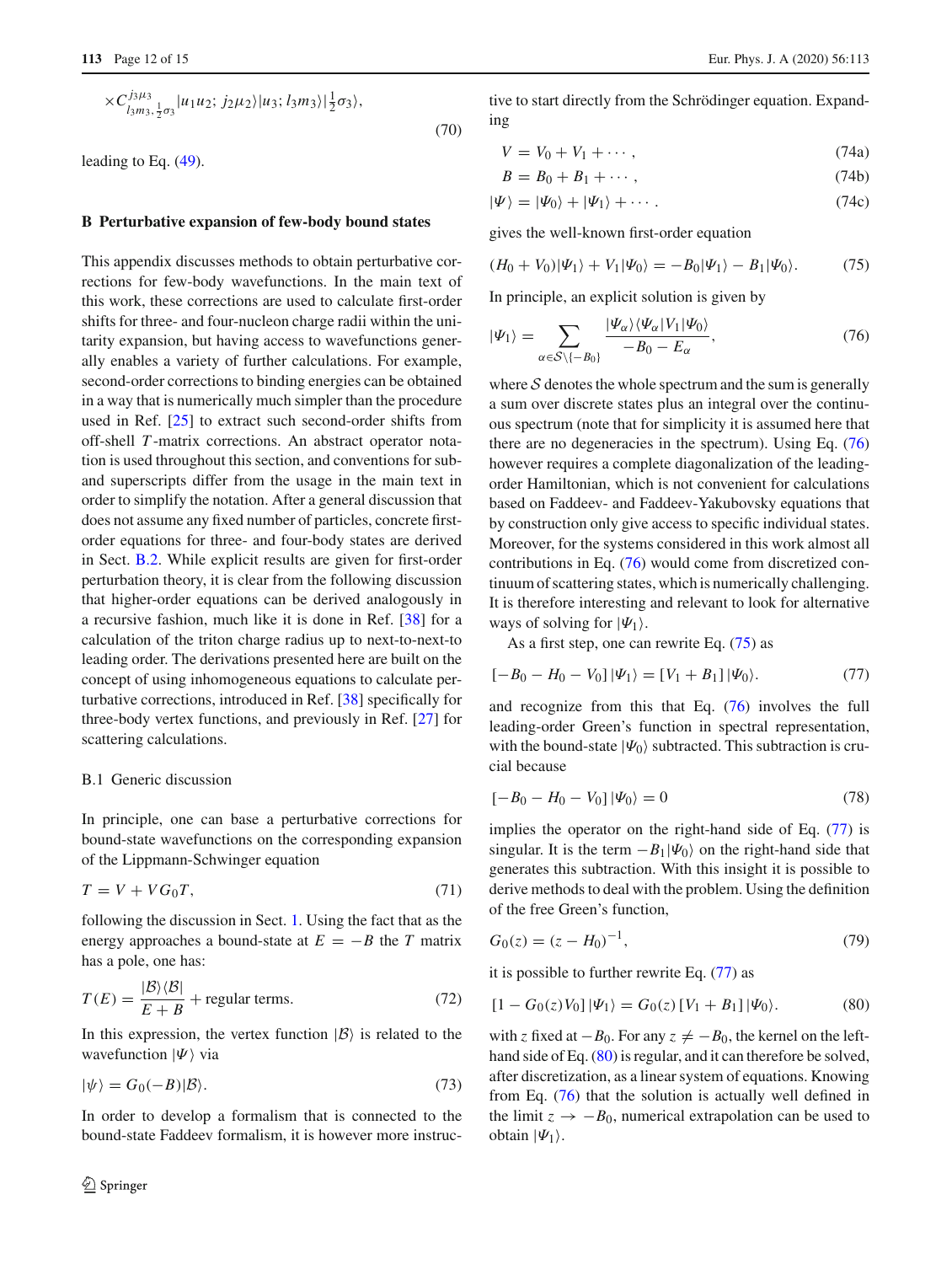An alternative procedure is to consider a potential with the leading-order bound state removed. This can be achieved using the replacement [\[49](#page-14-13)[–51](#page-14-14)]

<span id="page-12-5"></span>
$$
V_0 \to V_0 + \lambda |\Psi_0\rangle\langle\Psi_0| \tag{81}
$$

in Eq. [\(80\)](#page-11-3), with  $\lambda$  a large positive constant that moves the bound state far away from the low-energy spectrum of interest. This procedure is valid because the orthogonality condition for the first-order correction,  $\langle \Psi_1 | \Psi_0 \rangle = 0$ , implies that the modified equation is equivalent to original one. Numerically, it gives excellent agreement with the extrapolation method for a two-body test case.

### <span id="page-12-0"></span>B.2 Faddeev and Faddeev-Yakubovsky decomposition

For a three-body state one can write, in analogy to Eq. [\(30\)](#page-4-0),  $|\Psi_1\rangle = (1 + P)|\psi_1\rangle$  and insert this decomposition into Eq. [\(77\)](#page-11-2). Three-body interactions are neglected here to keep the discussion as transparent as possible. Application of the remaining two-body interaction can be simplified by exploiting the symmetry of the full wavefunction, which implies that

$$
V|\Psi\rangle = (1+P)\tilde{V}|\Psi\rangle, \tag{82}
$$

where  $\tilde{V}$  is the potential acting only on the specific pair of particles used to define the Faddeev component  $|\psi\rangle$ . This gives:

$$
\begin{aligned} & \left[ -B_0 - H_0 - (1+P)\tilde{V}_0 \right] (1+P)|\psi_1\rangle \\ &= \left[ (1+P)\tilde{V}_1 + B_1 \right] (1+P)|\psi_0\rangle. \end{aligned} \tag{83}
$$

Since  $(1 + P)$  commutes with the free Hamiltonian  $H_0$ , one can bring an application of  $(1 + P)$  to the left of each term in this equation. While  $(1 + P)$  can in general have zero eigenvalues, components that are in  $\ker(1 + P)$  are clearly irrelevant for the description of the physical bound state and it is therefore possible to proceed with a simplified equation:

$$
\begin{aligned} \left[G_0(-B_0)^{-1} - \tilde{V}_0\right] |\psi_1\rangle \\ &= \tilde{V}_0 P |\psi_1\rangle + \tilde{V}_1 (1+P) |\psi_0\rangle - B_1 |\psi_0\rangle, \end{aligned} \tag{84}
$$

where  $G_0(-B_0)^{-1} = -B_0 - H_0$ . Acting with  $G_0(-B_0)$  on both sides of this one can perform a partial inversion by using the Lippmann-Schwinger equation

$$
\left[1 - G_0 \tilde{V}_0\right] G = G_0 \tag{85}
$$

for the full two-body Green's function  $G$  associated with  $\dot{V}$ . This can then be eliminated in favor of the corresponding *t* matrix by using

$$
GV = G_0t,\tag{86a}
$$

$$
G = G_0 + G_0 t G_0,
$$
\n(86b)

for  $t = \tilde{V} + \tilde{V} G_0 t$ . Overall one arrives at:

<span id="page-12-4"></span>
$$
[1 - G_0 t_0 P] |\psi_1\rangle
$$
  
=  $(G_0 + G_0 t_0 G_0) [\tilde{V}_1 (1 + P) + B_1] |\psi_0\rangle$  (87)

with  $G_0 = G_0(-B_0)$ . This is an inhomogeneous integral equation which involves exactly the same kernel as the Faddeev equation at leading order, whereas the terms on the left-hand side are straightforward to calculate from known quantities. As a final step one calculates  $|\Psi_1\rangle$  from  $|\psi_1\rangle$ in exactly the same way  $|\Psi_0\rangle$  is calculated from  $|\psi_0\rangle$ . By keeping three-body forces in the derivation one analogously obtains Eq. [\(53\)](#page-7-7) given in the main text.

It is useful to note that the same result can alternatively be derived directly from a perturbative expansion of the Faddeev equation

$$
|\psi\rangle = G_0 t P |\psi\rangle, \tag{88}
$$

setting  $|\psi\rangle = |\psi_0\rangle + |\psi_1\rangle + \cdots$ . To proceed it is important to carefully regard the energy arguments of the operators, noting that  $B = B_0 + B_1 + \cdots$ :

<span id="page-12-1"></span>
$$
G_0(-B) = G_0(-B_0) + B_1 G_0(-B_0)^2 + \cdots, \qquad (89a)
$$

$$
t(-B) = t_0(-B_0) - B_1 \frac{d}{dz} t_0(z) \Big|_{z=-B_0} + t_1(-B_0) + \cdots
$$
\n(89b)

The term involving the energy derivative in Eq. [\(89b\)](#page-12-1) looks peculiar, but, assuming the potential to be energy independent, it can be shown by differentiating the Lippmann-Schwinger equation that

$$
\frac{d}{dz}t_0(z) = -t_0(z)G_0(z)^2t_0(z).
$$
\n(90)

Using this and making use of the leading-order Faddeev equation,

<span id="page-12-2"></span>
$$
|\psi_0\rangle = G_0(-B_0)t_0(-B_0)P|\psi_0\rangle, \qquad (91)
$$

to simplify some terms, one obtains

<span id="page-12-3"></span>
$$
\begin{aligned} \left[1 - G_0 t_0 P\right] |\psi_1\rangle \\ &= B_1 (G_0 + G_0 t_0 G_0) |\psi_0\rangle + G_0 t_1 P |\psi_0\rangle \end{aligned} \tag{92}
$$

All energy arguments are  $-B_0$  and have therefore been omitted as well. Using again Eq. [\(91\)](#page-12-2) as well as the Lippmann-Schwinger equation for  $t_1$ , Eq.  $(16)$  in the main text, it possible to show that

$$
G_0t_1P|\psi_0\rangle = (G_0 + G_0tG_0)\tilde{V}_1(1+P)|\psi_0\rangle, \tag{93}
$$

so that indeed Eq.  $(92)$  is equivalent to Eq.  $(87)$ 

The previous result is both reassuring and very useful because it implies that in order to derive perturbative corrections for four-body states one can simply start from the Faddeev-Yakubovsky equations, avoiding a tedious detour through the Schrödinger equation.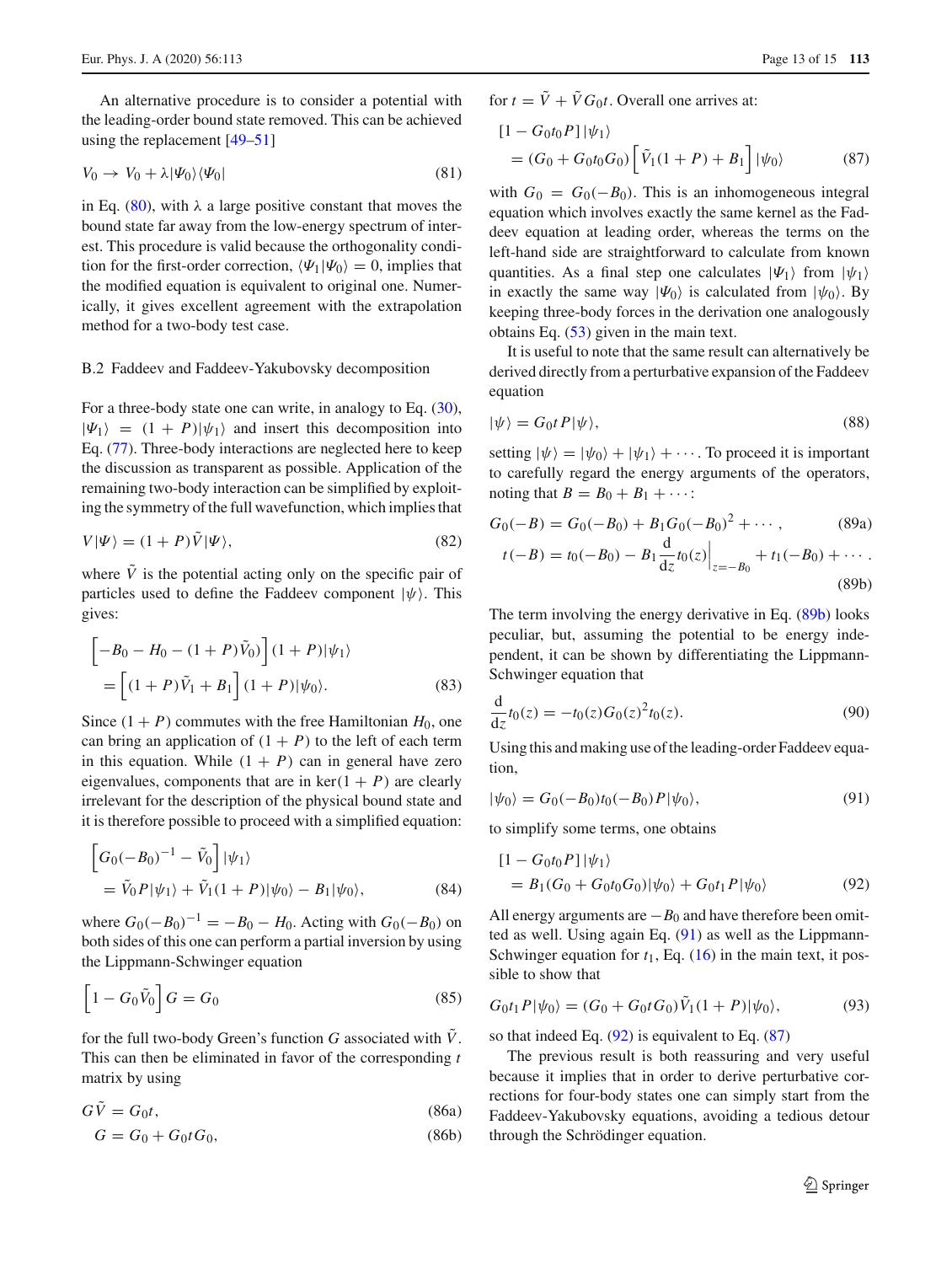A convenient starting point for this calculation is generic matrix form of the Faddeev-Yakubovsky equations, analogous to Eq.  $(37)$ :

$$
\left(1 - \hat{K}\right)|\psi\rangle = 0,\tag{94}
$$

with 
$$
|\psi\rangle = (|\psi_A\rangle, |\psi_B\rangle)^T
$$
 and  
\n $\hat{K} = G_0 t \hat{P},$  (95)

where three-body forces are again neglected for simplicity.

As before, one expands all quantities in this equation, carefully keeping track of the energy arguments. This gives

<span id="page-13-31"></span><span id="page-13-29"></span>
$$
\left(\mathbb{1}-\hat{K}_0\right)|\boldsymbol{\psi}_1\rangle=\hat{K}_1|\boldsymbol{\psi}_0\rangle,\tag{96}
$$

with

$$
\hat{K}_0 = G_0 t_0 \hat{P},\tag{97a}
$$

$$
\hat{K}_1 = B_1(G_0 + G_0 t_0 G_0) + G_0 t_1 \hat{P}.
$$
\n(97b)

All energy arguments in Eqs. [\(97a, b\)](#page-13-29) are fixed now at  $-B<sub>0</sub>$  and have been omitted. Again the term involving  $t<sub>1</sub>$  can be rewritten in terms of  $V_1$  as

$$
G_0 t_1 \hat{P} |\psi_0\rangle = (G_0 + G_0 t_0 G_0) \tilde{V}_1 (1 + \hat{P}) |\psi_0\rangle. \tag{98}
$$

With three-body forces included one obtains the slightly more complicated  $\hat{K}_1$  shown in Eq. [\(55\)](#page-8-1) in the main text.

The fact that within the Faddeev(-Yakubovsky) formalism one has to calculate  $B_1$  with an increasing number of partial-wave components included to check convergence of the numerical calculation renders the extrapolation method discussed in Sect. [B.1](#page-11-4) unstable beyond the two-body sector. At the same time, the projection method which modifies the potential to remove the leading-order bound state from the low-energy spectrum becomes impractical because for an *A*body state Eq. [\(81\)](#page-12-5) involves an *A*-body potential, which is expensive to handle computationally (at leading order) for  $A > 3$ . Fortunately, it is possible to employ the projection method directly at the level of Faddeev(-Yakubovsky) components and make the replacement<sup>6</sup>

$$
K_0 \to K_0 + \lambda |\psi_0\rangle\langle\psi_0| \tag{99}
$$

in Eq. [\(87\)](#page-12-4), where  $K_0 = G_0 t_0 P$ , and analogously for Eq. [\(96\)](#page-13-31). While this ensures that the kernel becomes regular, the solution of the modified equation, denoted by  $|\Psi_1\rangle$ , will not in general directly provide the correct solution  $|\Psi_1\rangle$ (obtained from  $|\psi_1\rangle$  by adding the appropriate permutations). In particular,  $|\Psi_1\rangle$  may not be orthogonal to  $|\Psi_0\rangle$ . It is however possible to simply project out the undesired component by setting

$$
|\Psi_1\rangle = |\tilde{\Psi}_1\rangle - |\Psi_0\rangle \langle \tilde{\Psi}_1 | \Psi_0\rangle, \qquad (100)
$$

which gives the desired solution. The correctness of the result can be checked by evaluating

$$
\langle \Psi_1 | H_0 + V_0 | \Psi_1 \rangle + \langle \Psi_1 | V_1 | \Psi_0 \rangle = -B_0 \langle \Psi_1 | \Psi_1 \rangle, \qquad (101)
$$

which follows from Eq. [\(75\)](#page-11-1) since  $B_0$  is known from the leading-order calculation.

## **References**

- <span id="page-13-0"></span>1. J. Schwinger, *Hectographed Notes on Nuclear Physics* (Harvard University, Cambridge, 1947)
- 2. F.C. Barker, R.E. Peierls, Phys. Rev. **75**, 312 (1949)
- 3. G.F. Chew, M.L. Goldberger, Phys. Rev. **75**, 1637 (1949)
- <span id="page-13-1"></span>4. H.A. Bethe, Phys. Rev. **76**, 38 (1949)
- <span id="page-13-2"></span>5. S.R. Beane, P.F. Bedaque, M.J. Savage, U. van Kolck, Nucl. Phys. A **700**, 377 (2002)
- 6. S.R. Beane, M.J. Savage, Nucl. Phys. A **713**, 148 (2003)
- 7. E. Epelbaum, U.-G. Meißner, W. Glöckle, Nucl. Phys. A **714**, 535 (2003)
- 8. S.R. Beane, M.J. Savage, Nucl. Phys. A **717**, 91 (2003)
- <span id="page-13-3"></span>9. E. Braaten, H.-W. Hammer, Phys. Rev. Lett. **91**, 102002 (2003)
- <span id="page-13-4"></span>10. C. Chin, R. Grimm, P. Julienne, E. Tiesinga, Rev. Mod. Phys. **82**, 1225 (2010)
- <span id="page-13-5"></span>11. H.-W. Hammer, C. Ji, D.R. Phillips, J. Phys. G **44**, 103002 (2017)
- <span id="page-13-6"></span>12. E. Braaten, M. Kusunoki, Phys. Rev. D **69**, 074005 (2004)
- <span id="page-13-7"></span>13. V. Efimov, Phys. Lett. B **33**, 563 (1970)
- <span id="page-13-8"></span>14. P.F. Bedaque, H.-W. Hammer, U. van Kolck, Phys. Rev. Lett. **82**, 463 (1999)
- 15. P.F. Bedaque, H.-W. Hammer, U. van Kolck, Nucl. Phys. A **646**, 444 (1999)
- <span id="page-13-9"></span>16. P.F. Bedaque, H.-W. Hammer, U. van Kolck, Nucl. Phys. A **676**, 35 (2000)
- <span id="page-13-10"></span>17. G. Rupak, A. Vaghani, R. Higa, U. van Kolck, Phys. Lett. B **791**, 414 (2019)
- <span id="page-13-11"></span>18. W.T.H. van Oers, J.D. Seagrave, Phys. Lett. **24B**, 562 (1967)
- <span id="page-13-12"></span>19. B.A. Girard, M.G. Fuda, Phys. Rev. C **19**, 579 (1979)
- <span id="page-13-13"></span>20. S.K. Adhikari, A.C. Fonseca, L. Tomio, Phys. Rev. C **26**, 77 (1982)
- <span id="page-13-14"></span>21. L. Platter, H.-W. Hammer, Eur. Phys. J. A **32**, 113 (2007)
- <span id="page-13-15"></span>22. A. Deltuva, Phys. Rev. A **82**, 040701 (2010)
- <span id="page-13-16"></span>23. H.-W. Hammer, S. König, U. van Kolck, [arXiv:1906.12122](http://arxiv.org/abs/1906.12122) [nuclth]
- <span id="page-13-17"></span>24. S. König, H.W. Grießhammer, H.-W. Hammer, U. van Kolck, Phys. Rev. Lett. **118**, 202501 (2017)
- <span id="page-13-18"></span>25. S. König, J. Phys. G **44**, 064007 (2017)
- <span id="page-13-19"></span>26. S. König, H.W. Grießhammer, H.-W. Hammer, U. van Kolck, J. Phys. G **43**, 055106 (2016)
- <span id="page-13-20"></span>27. J. Vanasse, Phys. Rev. C **88**, 044001 (2013)
- <span id="page-13-21"></span>28. A. Stadler, W. Glöckle, P.U. Sauer, Phys. Rev. C **44**, 2319 (1991)
- <span id="page-13-22"></span>29. L. Platter, From Cold Atoms to Light Nuclei: The Four-Body Problem in an Effective Theory with Contact Interactions, Doctoral thesis (Dissertation), University of Bonn (2005)
- <span id="page-13-23"></span>30. W. Glöckle, *The Quantum Mechanical Few-Body Problem* (Springer, Berlin, 1983)
- <span id="page-13-24"></span>31. H. Kamada, W. Glöckle, Nucl. Phys. A **548**, 205 (1992)
- <span id="page-13-25"></span>32. L. Platter, H.-W. Hammer, U.-G. Meißner, Phys. Rev. A **70**, 052101 (2004)
- <span id="page-13-26"></span>33. L. Platter, H.-W. Hammer, U.-G. Meißner, Phys. Lett. B **607**, 254 (2005)
- <span id="page-13-27"></span>34. S. König, Springer Proc. Phys. **238**, 311 (2020). [https://doi.org/10.](https://doi.org/10.1007/978-3-030-32357-8_54) [1007/978-3-030-32357-8\\_54](https://doi.org/10.1007/978-3-030-32357-8_54)
- <span id="page-13-28"></span>35. B. Bazak, J. Kirscher, S. König, M. Pavón Valderrama, N. Barnea, U. van Kolck, Phys. Rev. Lett. **122**, 143001 (2019)

<span id="page-13-30"></span><sup>&</sup>lt;sup>6</sup> Alternatively, one can work directly with the singular  $K_0$  and solve the first-order equation as a linear least-squares problems using a singular value decomposition (SVD).